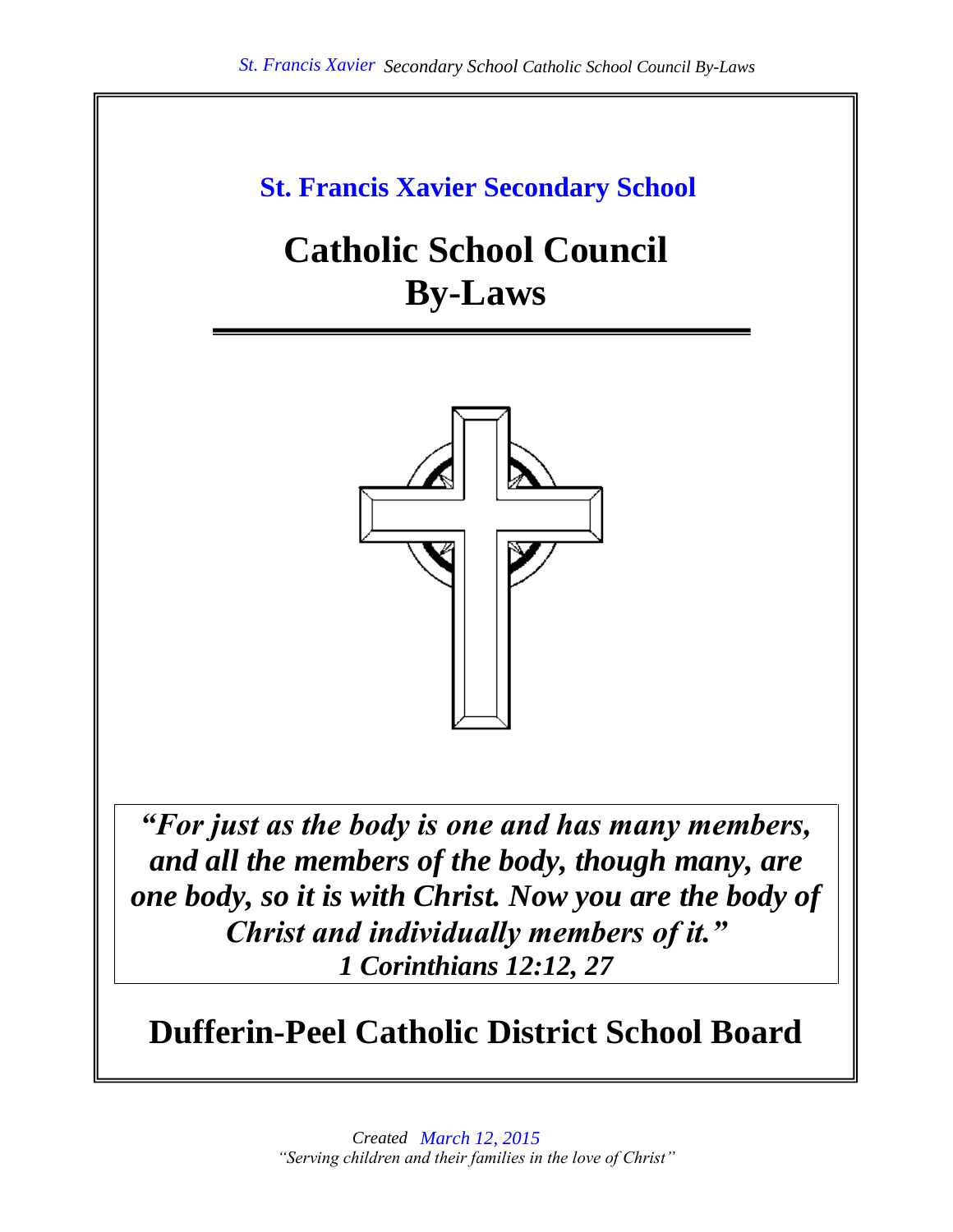# **TABLE OF CONTENTS**

| BY-LAW 5: RESPONSIBILITIES OF CATHOLIC SCHOOL COUNCILS  10                      |  |
|---------------------------------------------------------------------------------|--|
| BY-LAW 6: DUTIES OF CATHOLIC SCHOOL COUNCIL MEMBERS 11                          |  |
|                                                                                 |  |
|                                                                                 |  |
|                                                                                 |  |
|                                                                                 |  |
|                                                                                 |  |
|                                                                                 |  |
|                                                                                 |  |
|                                                                                 |  |
|                                                                                 |  |
| Ontario Association for Parents in Catholic Education Representative (OAPCE) 17 |  |
|                                                                                 |  |
|                                                                                 |  |
|                                                                                 |  |

Created March 12, 2015 "Serving children and their families in the love of Christ"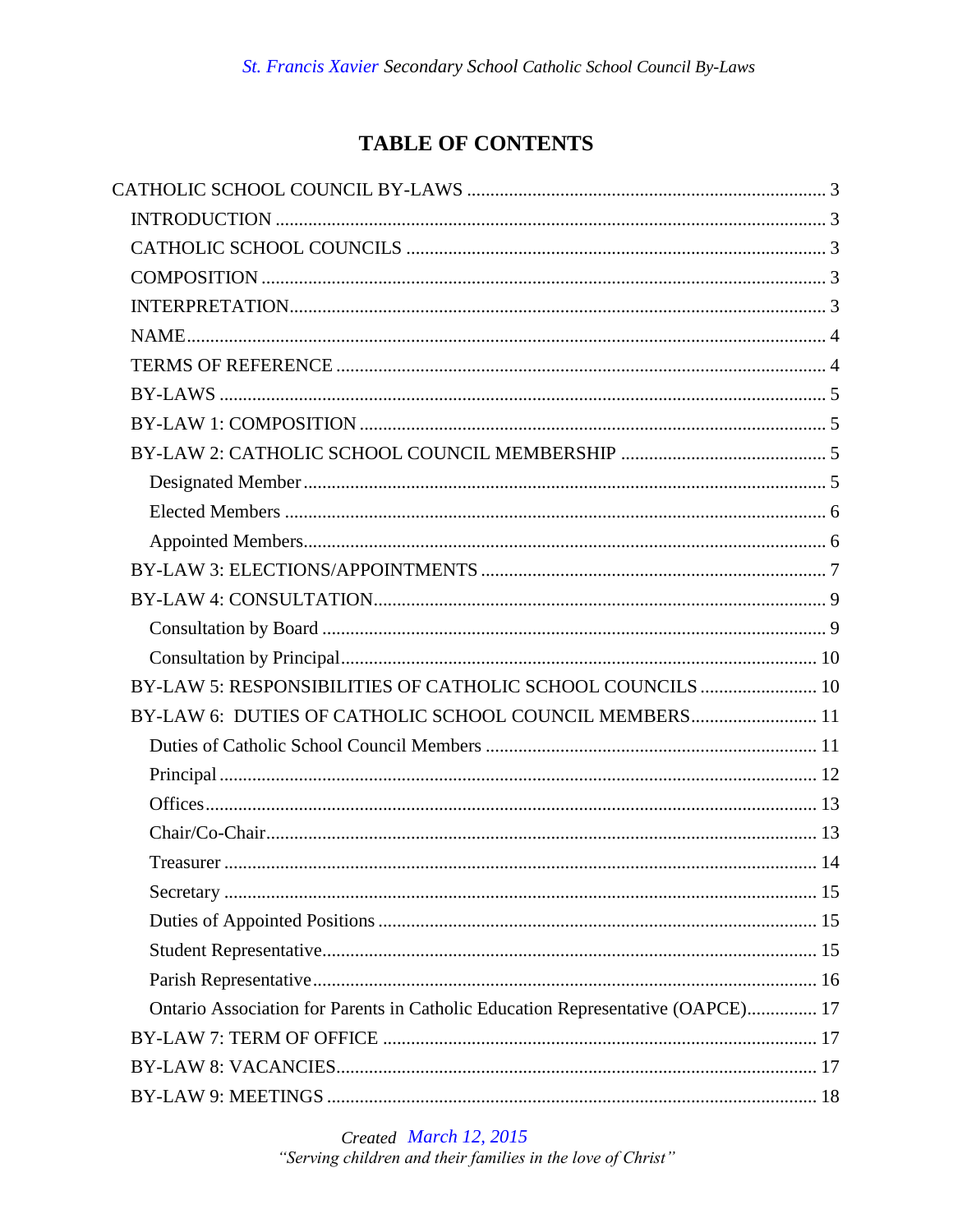| BY-LAW 19: ANNUAL REPORT AND CATHOLIC SCHOOL COUNCIL ANNUAL |  |
|-------------------------------------------------------------|--|
|                                                             |  |
|                                                             |  |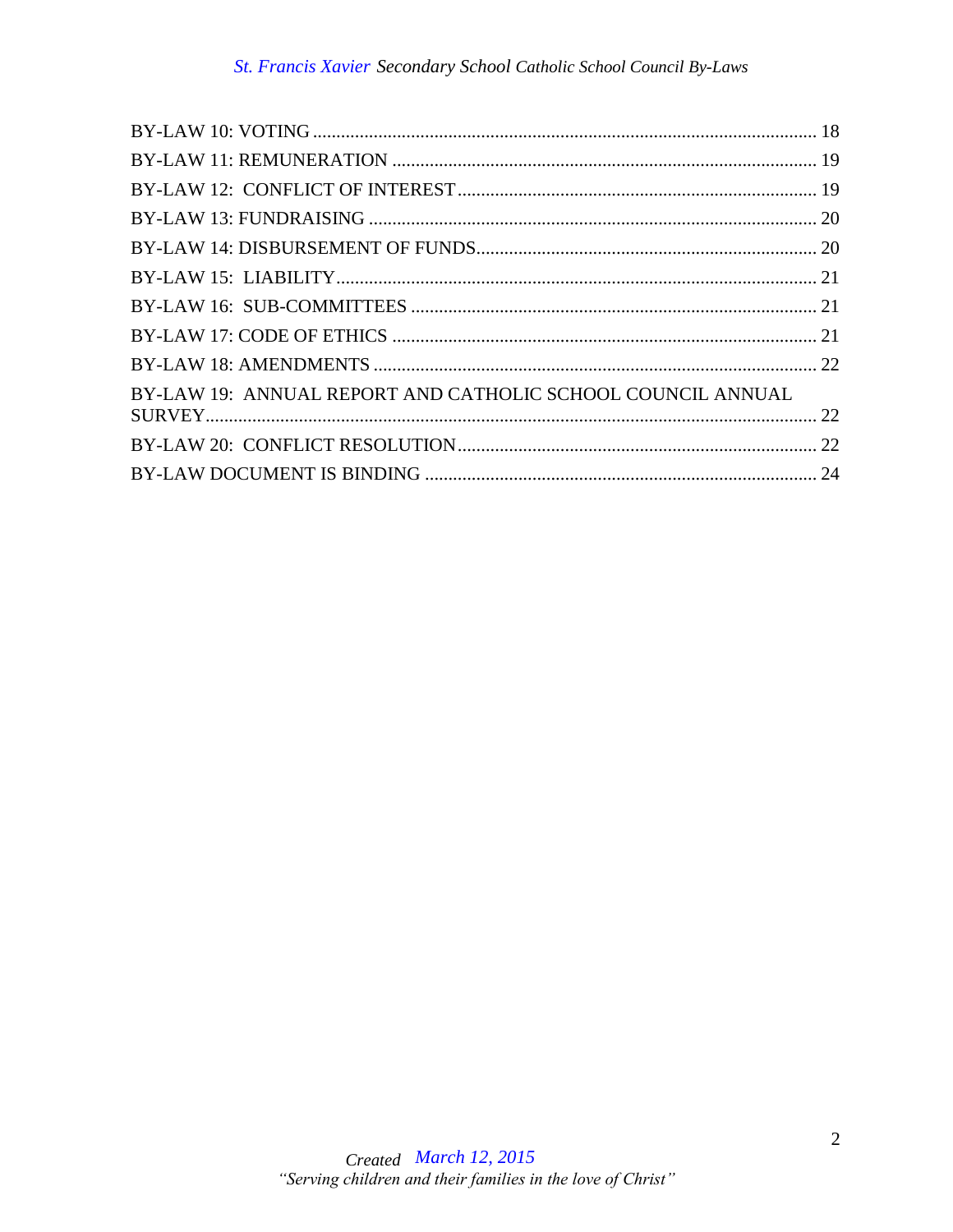*"For just as the body is one and has many members, and all the members of the body, though many, are one body, so it is with Christ. Now you are the body of Christ and individually members of it." - 1 Corinthians 12:12, 27*

# **CATHOLIC SCHOOL COUNCIL BY-LAWS**

# <span id="page-3-1"></span><span id="page-3-0"></span>**INTRODUCTION**

#### <span id="page-3-2"></span>**CATHOLIC SCHOOL COUNCILS**

Catholic School Councils, comprised of the principal of the school, parent members, student members (optional in elementary; required in secondary), teaching and non-teaching staff, parish and community representatives, are a gift to the Catholic school community. These councils are a structure within which parents, staff, students and parish representatives are afforded the opportunity to exercise their own vocation as parents and people of faith.

#### <span id="page-3-3"></span>**COMPOSITION**

Catholic School Councils have the opportunity to influence educational and faith formation experiences as children journey towards realizing the Ontario Catholic School Graduate Expectations and ultimately, a vocation of Christ-like service in the world beyond school. As a body representing children's first educators in the faith, the board and school principals can gain valuable insights from Catholic School Councils into the cultivation of truly authentic Catholic education and faith formation experiences for children (i.e. pastoral plans, sacramental preparation, virtue formation, social justice initiatives, school-based services and community collaborations related to the spiritual/faith life of the school, etc.). Given the denominational context under which Catholic Schools operate, commensurate with the mission of the DPCDSB, parent members of Catholic School Councils shall be English Separate School Electors or the spouse of an English Separate School Elector and student members shall be either Catholic or the child of an English Separate School Elector.

#### <span id="page-3-4"></span>**INTERPRETATION**

For the purposes of this constitution:

**"board"** refers to the Dufferin-Peel Catholic District School Board;

**"meeting"** in respect of a Catholic School Council, does not include a training session or other event where the St. Francis Xavier S.S. Catholic School Council or a committee of the

St. Francis Xavier S.S. Catholic School Council does not discuss or decide matters that it has the authority to decide;

"**parent**" means, in respect of the St. Francis Xavier S.S. Catholic School Council, a parent of a pupil who is enrolled in the school, and includes a guardian as defined in Section 1 of the Education Act; *March 12, 2015*<br>*March 12, 2015* St. Francis Xavier S.S. Catholic School Council does<br>the authority to decide;<br>**Acching 12, 2015**<br>*March 12, 2015* St. Francis Xavier S.S.<br>*Created March 12, 2015*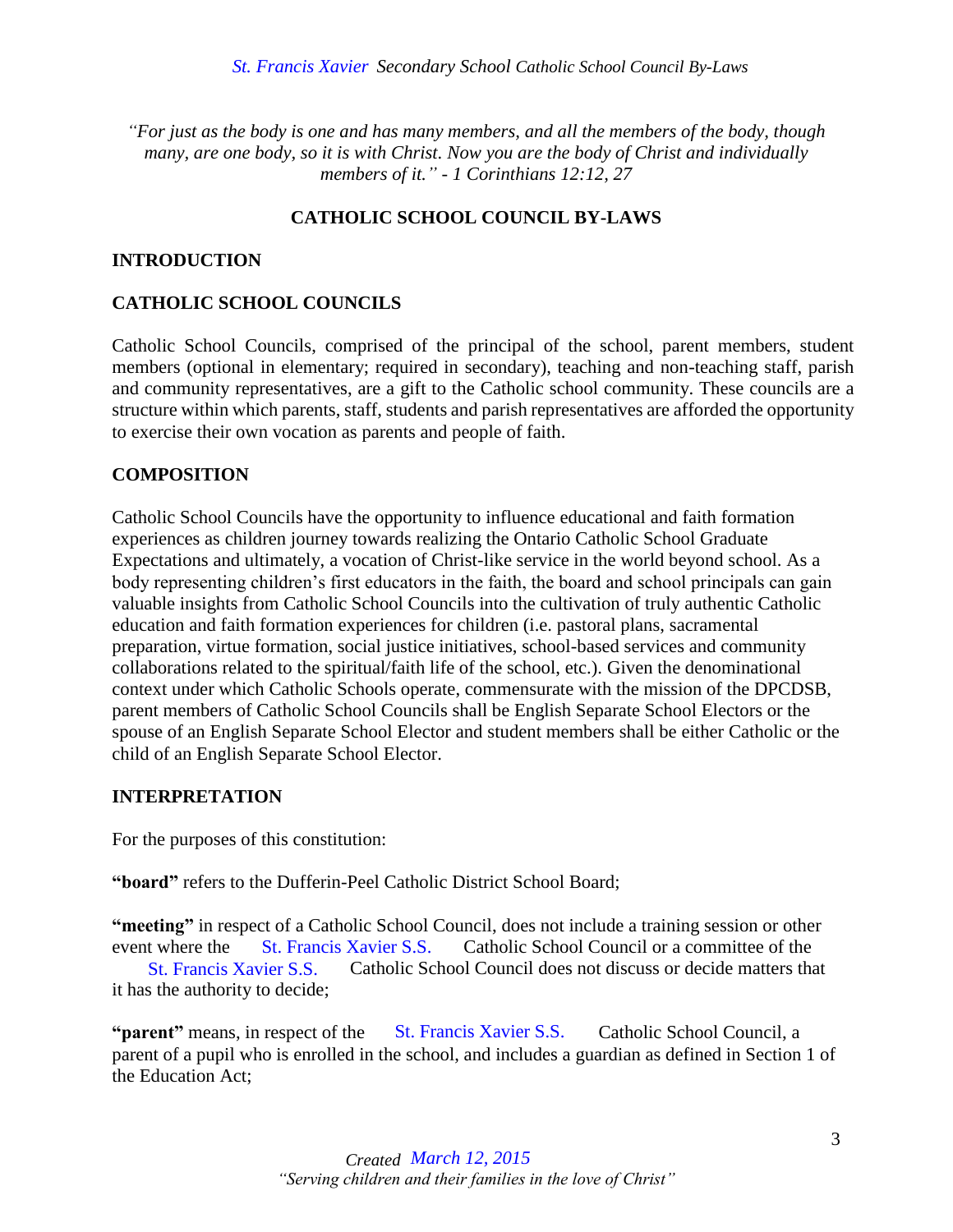**"parent member"** means, in respect of the St. Francis Xavier S.S. Catholic School Council, a member of the Council who is elected to the Council in accordance with Ontario Regulation 612/00 or who fills a vacancy created by a parent member ceasing to hold office and is an English Separate School Elector or the spouse of an English Separate School Elector.

**"student member"** means a member of the Catholic School Council who is appointed to the council in accordance with Regulation 612/00, or who fills a vacancy created when a student member ceases to hold office and, who is either Catholic or is the child of an English Separate School Elector.

# <span id="page-4-0"></span>**NAME**

|             | The name of the organization for | <b>St. Francis Xavier S.S.</b> | Catholic School shall be known |
|-------------|----------------------------------|--------------------------------|--------------------------------|
| as $\alpha$ | <b>St. Francis Xavier S.S.</b>   | CATHOLIC SCHOOL COUNCIL".      |                                |

# <span id="page-4-1"></span>**TERMS OF REFERENCE**

The St. Francis Xavier S.S. Catholic School Council was formed in accordance with the Ministry of Education, Government of Ontario, in the form of Ontario Regulation 612.00 that outlines the requirement to establish school councils, Ontario Regulation 298 Operations of Schools, and the Education Act, Section 265, which outlines the duties of principals.

The St. Francis Xavier S.S. Catholic School Council operates under the auspices of the Dufferin-Peel Catholic District School Board. The St. Francis Xavier S.S. Catholic School Council operates under and adheres to Regulations 612/00 and 298, the Education Act, Section 265 and Dufferin-Peel Catholic District School Board applicable policies and procedures.

As per Ontario Regulation 612/00, the purpose of a school council is, through the active participation of the parents, to improve pupil achievement and to enhance the accountability of the education system to parents.

In addition to the purpose of school councils as identified in Ontario Regulation 612/00, the mission of Catholic School Councils in the Dufferin-Peel Catholic District School Board, is to promote the vision, values and sacramental life of Catholic practices of the Dufferin-Peel Catholic District School Board and the Catholic community it serves, and advise the principal and board.

The St. Francis Xavier S.S. Catholic School Council, guided by policies, procedures, beliefs and practices of the Dufferin-Peel Catholic District School Board, shall promote and maintain a positive, faith-infused school environment for all students and staff; facilitate the active and meaningful participation of parents, and all members of the school community, and provide staff, parents, and students with an accountable system to which they can voice their concerns, comments and suggestions for enhancing the faith, well-being and academic improvement of the school community. **March<sup>32</sup>** means, in respect of the St. Francis Xavier S.S. Connel in accordation of 12/00 or who fills a vacancy created by a parent member ceasing<br>this Separate School Elector or the spouse of an English Separate School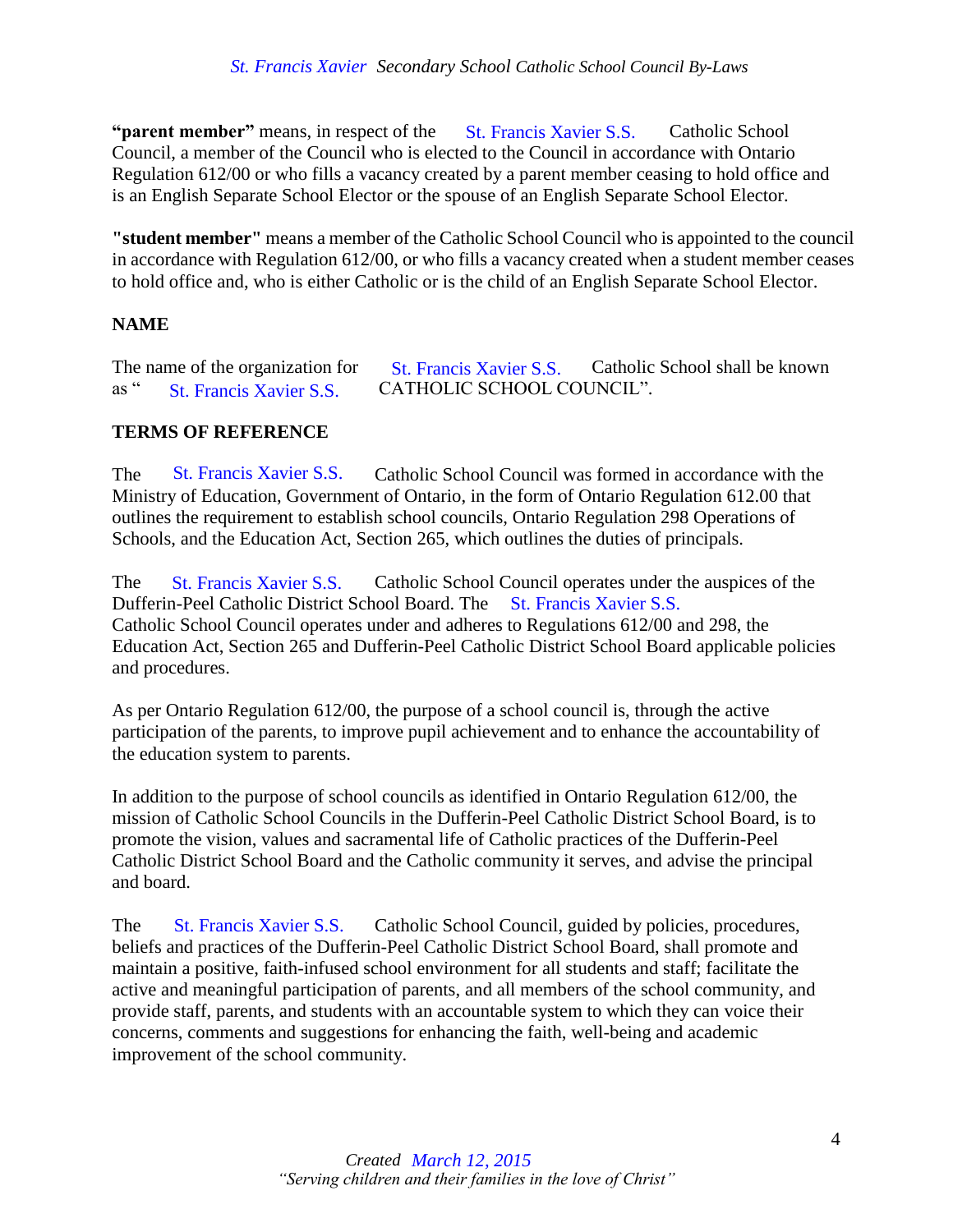The St. Francis Xavier S.S. Catholic School Council's primary means of achieving its purposes is by making recommendations in accordance with Ontario Regulation 612/00 to the Principal of the school and to the Dufferin-Peel Catholic District School Board.

# <span id="page-5-0"></span>**BY-LAWS**

# <span id="page-5-1"></span>**BY-LAW 1: COMPOSITION**

- B1.1 The St. Francis Xavier S.S. Catholic School Council shall be composed of the following people:
	- 1. Parent members,
	- 2. The principal of the school,
	- 3. One teacher who is employed at the school, other than the principal or vice-principal,
	- 4. One person who is employed at the school, other than the principal, vice-principal or any other teacher,
	- 5. One pupil enrolled in the school who is appointed by the Student Parliament, and who is either Catholic or is the child of an English Separate School Elector,
	- 6. One community representative who is a member of a parish in the region served by the school, appointed by the other members of the council, in consultation with the pastor(s).
- 7. One community representative, appointed by the other members of the council in consultation with the Dufferin Peel Regional Association of Parents in Catholic Education. (DRAPCE), to represent the Ontario Association of Parents in Catholic Education. *March Xavier S.S.* Cahiblic School Council's primary S. St. Trancis Xavier S.S. Catholic School Council's primariol of the school station of the St. Francis Xavier S.S. Catholic School Council solution's St. Francis Xavie
- B1.2 The majority of members shall be parent members.
- B1:3 The number of parent members on St. Francis Xavier S.S. Catholic School Council shall be  $\epsilon$ .

# <span id="page-5-2"></span>**BY-LAW 2: CATHOLIC SCHOOL COUNCIL MEMBERSHIP**

**Note:** All council members shall have a criminal reference check or an annual criminal offence declaration. Membership in the Catholic School Council shall be determined as identified below.

Membership in the St. Francis Xavier S.S. Catholic School Council shall be determined as identified below.

B2:1 A member of the board cannot be a member of a Catholic School Council.

# <span id="page-5-3"></span>**Designated Member**

B2:2 The school principal shall be a designated member, and is not eligible to vote.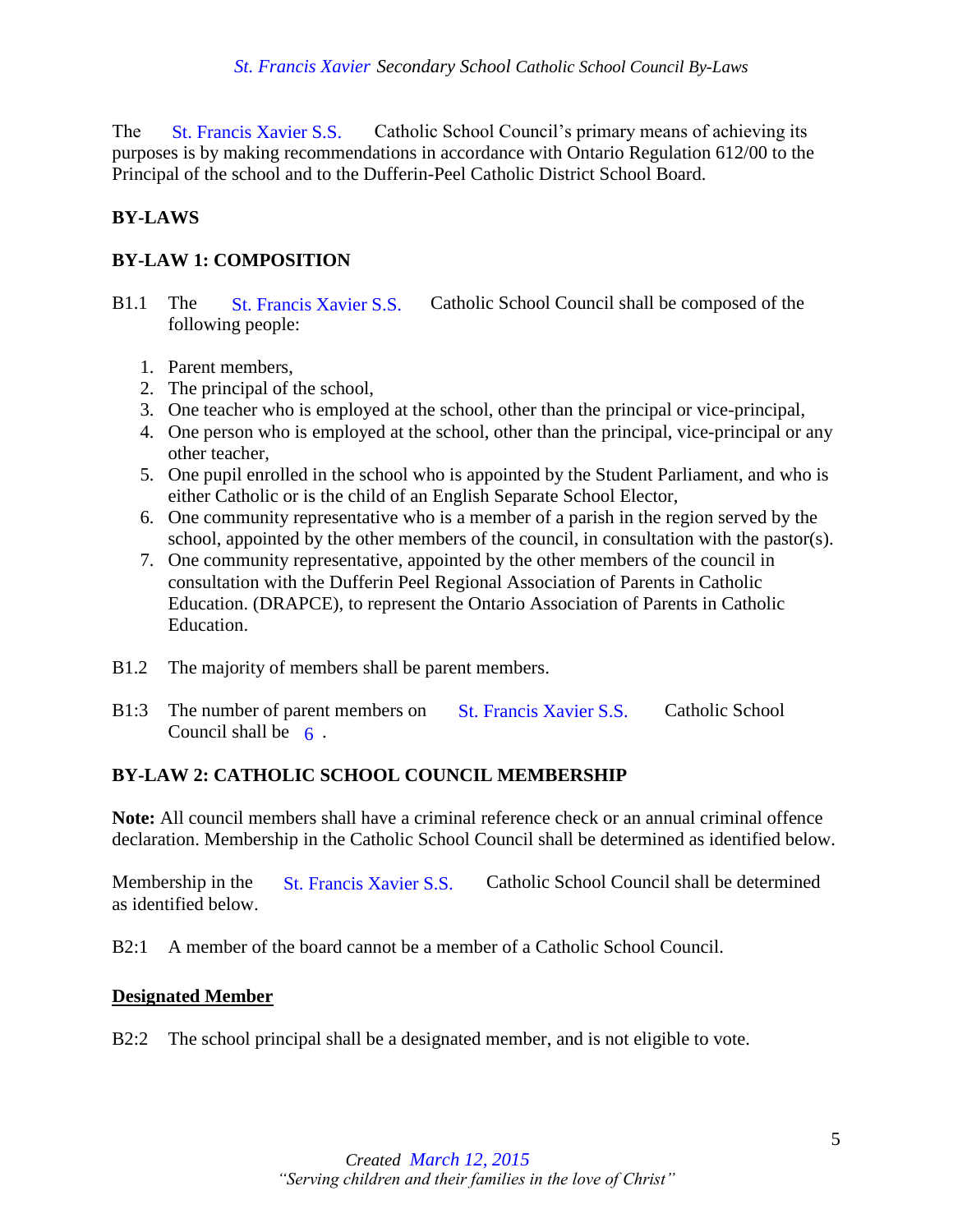B2:3 The principal of a school may delegate any of his or her powers or duties as a member of the St. Francis Xavier S.S. Catholic School Council to a vice-principal of the school.

# <span id="page-6-0"></span>**Elected Members**

- B2:4 Parent members shall be elected by parents of students enrolled in the school at a publicly announced meeting that is fixed by the chair or co-chairs of the St. Francis Xavier S.S. Catholic School Council after consulting with the principal of the school.
- B2:5 A person is not qualified to be a parent member of the St. Francis Xavier S.S. Catholic School Council if:
	- i. he/she is employed at  $St.$  Francis Xavier S.S.  $\therefore$  or
	- ii. he/she is employed elsewhere by the board and fails to take reasonable steps to inform voters of that employment.
- B2:6 The teacher representative shall be elected by members of the teaching staff at the school, other than the principal or vice-principal.
- B2:7 The non-teaching staff member shall be elected by members of the non-teaching staff at the school.

# <span id="page-6-1"></span>**Appointed Members**

- B2:8 The student representative shall be appointed by the Student Parliament at the school, and must be either Catholic or the child of an English Separate School Elector.
- B2:9 A person employed by the board can be appointed as a community representative on the council only if:
	- i. he/she is not employed at the school; and
	- ii. the other members of the St. Francis Xavier S.S. Catholic School Council are informed of the person's employment before the appointment.
- B2:10 One community representative shall be appointed from a parish in the region served by St. Francis Xavier S.S. by the Catholic School Council in consultation with the pastor(s). In the case where a school is associated with more than one parish, the parish representative shall be from the parish associated with the school. The individual that belongs in one of the following categories may serve as the parish representative: Priest, Deacon, parent of school who is a member of the parish in the school region, member of the parish who is not a parent in the school, community representative on the Catholic School Council, who is a member of the parish or Chaplain (Secondary only). *March 12, 14 St. Francis Xavier S.S.* Catholic School Council to a vice-principal of the school state under the singulared melaring that is fixed by the chair or co-chairs of the 8<sub>1</sub>. Francis Xavier S.S. coincil as from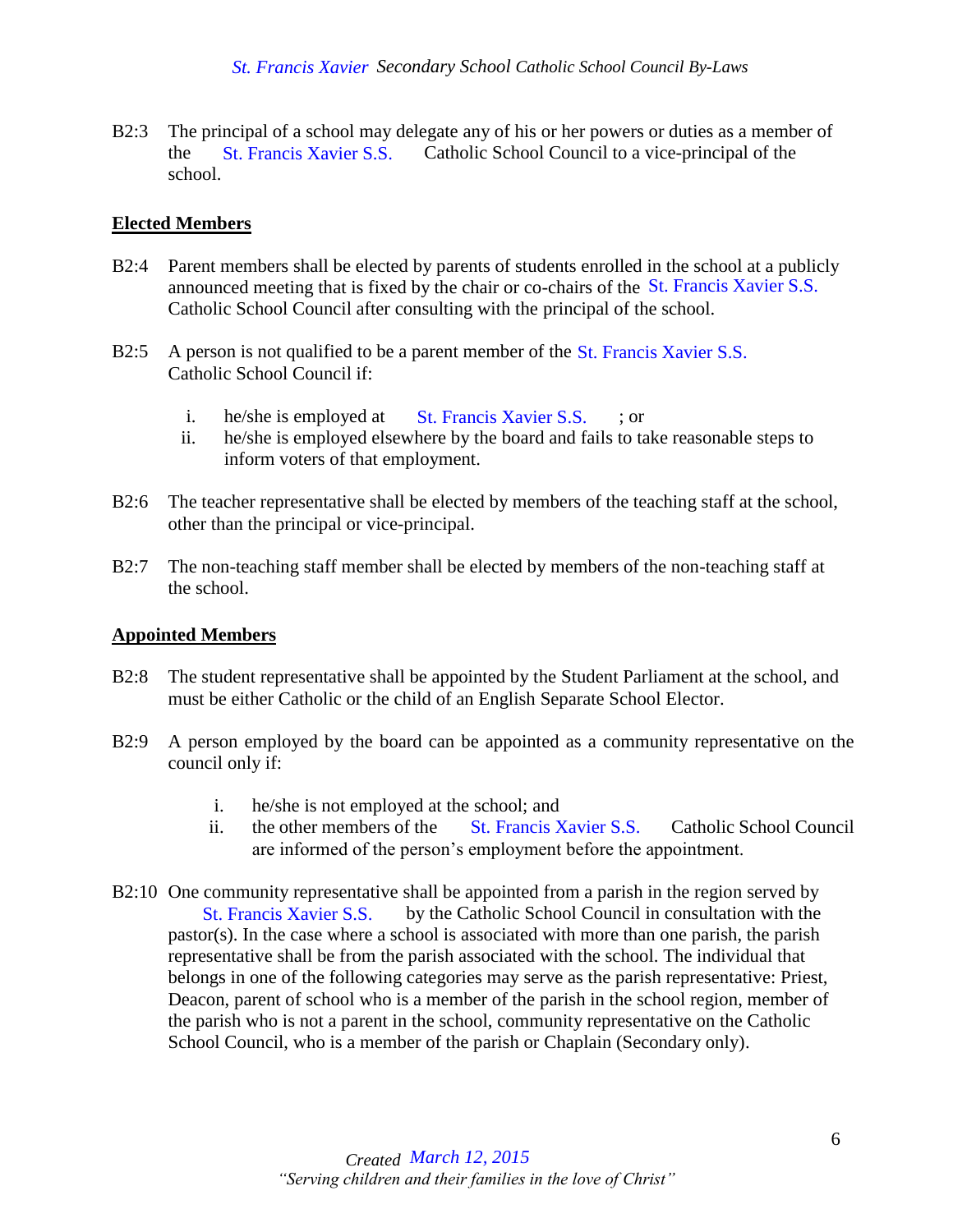B2:11 One community representative appointed by the members of the council in consultation with the Dufferin-Peel Regional Association of Parents in Catholic Education. (DRAPCE) to represent the Ontario Association of Parents in Catholic Education (OAPCE).

# <span id="page-7-0"></span>**BY-LAW 3: ELECTIONS/APPOINTMENTS**

- B3:1 An election committee shall be struck by the Catholic School Council in May to help plan the election process, the gathering of nominations, and the running of the election. No one standing for election, or the spouse of anyone standing for election shall be a member of the election committee.
- B3:2 Elections of all members of a Catholic School Council shall be held within the first 30 days of the school year. **Note:** Elections are only required when the number of nominations exceeds the maximum number of elected members permitted on Catholic School Councils.
- B3:3 When a new school is established, the first election of parent/guardian members of the Catholic School Council shall be held during the first 30 days of the school year on a date that is fixed by the principal of the school in consultation with the Superintendent of the Family of Schools.
- B3:4 The principal of the school shall, at least 14 days before the date of the election of parent/guardian members, on behalf of the Catholic School Council, give written notice of the date, time and location of the election to parents of students enrolled in the school at that time. This notice may be given to students to take home to their parents, and may be posted in a location in the school that is accessible to parents.
- B3:5 Each parent seeking election shall be nominated or self-nominated in writing, shall have a child registered at the school, shall be an English Separate School Elector or spouse of an English Separate School Elector, and shall declare if he or she is employed by the school board. The nomination documentation must be signed by an appointed official in the administration office. All nominations will be closed one week prior to the election. Nominations require the consent of the nominated member.
- B3:6 The Election Committee shall request a profile from all candidates and make them available to the electorate. Candidates should be prepared to summarize their reason for running for a position on Catholic School Council.
- B3:7 Information about candidates shall be made available to the school community at least one week before the election.
- B3:8 No individual campaign literature for Catholic School Council elections may be distributed or posted in the school or on school property.
- B3:9 School resources, both human and material, may not be used to support particular candidates or groups of candidates.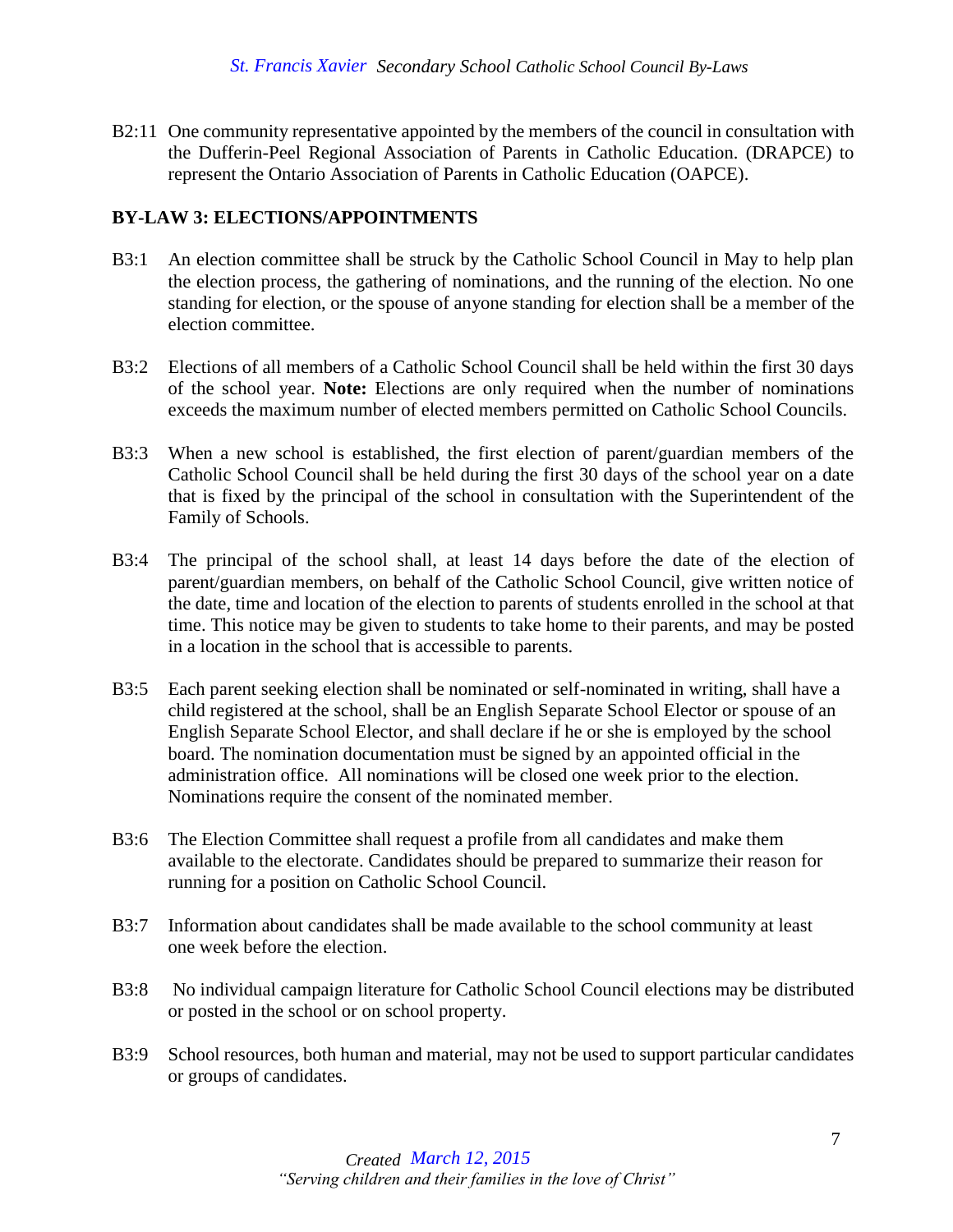- B3:10 The election day proceedings shall be supervised by the principal.
- B3:11 The principal shall conduct a lottery to determine the ballot position for each candidate.
- B3:12 The election of members shall be by secret ballot. Voters must be present at the school on the election day(s) during the pre-set hours for voting (to include both daytime and evening hours).
- B3:13 All eligible voters shall be entitled to cast one vote for each of the candidate positions available. Casting more than the maximum number of votes permitted in the category spoils the ballot.
- B3:14 Ballots shall be counted by the principal in the presence of at least two parents who are not election candidates.
- B3:15 If there is a tie for the final position for a representative on the Catholic School Council, the winner shall be determined by lot.
- B3:16 A motion shall be made to destroy all ballots once the successful candidate(s) have accepted the role.
- B3:17 All individuals standing for election shall be notified of the results before the results are released to the school community. Only the names of successful candidates will be made public.
- B3:18 The teacher representative shall be elected on a date that is selected by the Ontario English Catholic Teachers Association members at the school.
- B3:19 The non-teaching staff member shall be elected on a date that is fixed by the principal of the school in consultation with the non-teaching staff at the school.
- B3:20 Appointments of members to the Catholic School Council shall follow the election of members to the school council.
- B3:21 All Catholic School Council members must have a Criminal Reference Check or an Annual Criminal Offence Declaration Form.
- B3:22 The names of the Catholic School Council members shall be published in the School Council Newsletter and or School Newsletter.
- B3:23 The Principal shall chair the first meeting of the new council until a Chair or Co-chairs have been elected by the members of the Catholic School Council at that meeting. The new Chair/Co-chairs will then take over the running of the meeting, oversee the election/appointment of other council positions and establish the dates and location of Catholic School Council meetings.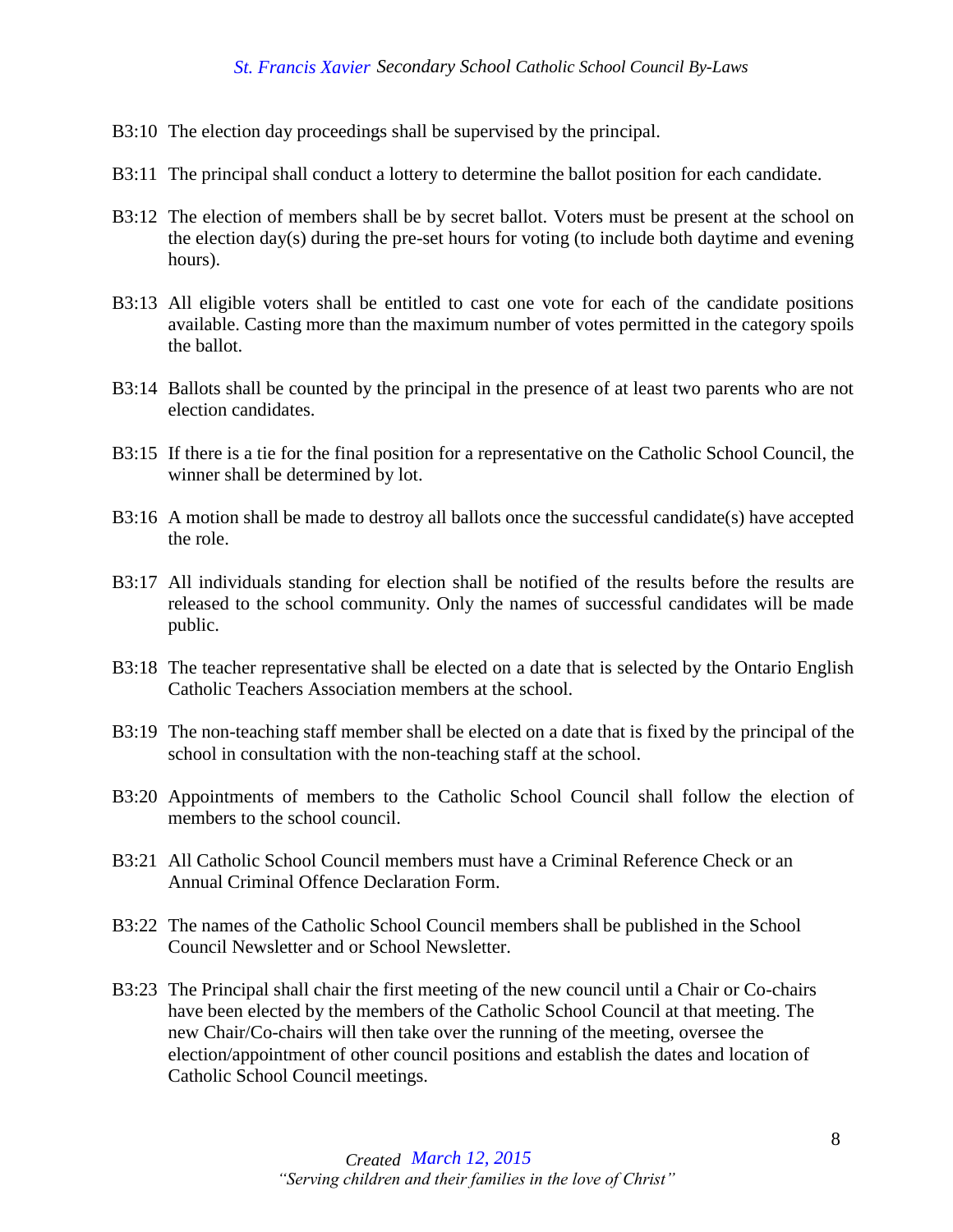- B3:24 The outgoing Chairperson shall prepare an agenda for the first meeting of the new council in consultation with the principal.
- B3:25 The Principal shall submit a complete list of elected and appointed members of the Catholic School Council to the Family of Schools Superintendent.

### <span id="page-9-0"></span>**BY-LAW 4: CONSULTATION**

B4:1 Catholic School Councils shall, within the parameters prescribed in the Education Act, the Regulations thereunder, and the policies and procedures of the board, provide advice to the school principal and to the school board on any matters. The board/principal shall consider any recommendations made and shall advise the council on the action taken by the board/school in response to the recommendations.

#### <span id="page-9-1"></span>**Consultation by Board**

- B4:2 In addition to its other obligations to solicit the views of school councils under the Education Act, the board shall solicit the views of Catholic School Councils established by the board with respect to the following matters:
	- 1. The establishment or amendment of board policies and guidelines that relate to pupil achievement or to the accountability of the education system to parents including policies and guidelines respecting,
		- a. the conduct of persons in schools within the board's jurisdiction,
		- b. appropriate dress for pupils in the schools within the board's jurisdiction,
		- c. the allocation of funding by the board to school councils,
		- d. the fundraising activities for school councils,
		- e. conflict resolution processes for internal school council disputes,
		- f. reimbursement by the board of expenses incurred by members and officers of school councils.
	- 2. The development of implementation plans for new education initiatives that relate to pupil achievement or to the accountability of the education system to parents, including implementation plans for policies and guidelines respecting:
		- a. the conduct of persons in schools within the board's jurisdiction, and
		- b. respecting appropriate dress for pupils in schools within the board's jurisdiction.
	- 3. Board action plans for improvement, based on the Education Quality and Accountability Office's reports on the results of tests of pupils, and the communication of those plans to the public.
	- 4. The process and criteria applicable to the selection and placement of principals and viceprincipals.

Subsections 1- 4 do not limit the matters on which a board may solicit the views of Catholic School Councils.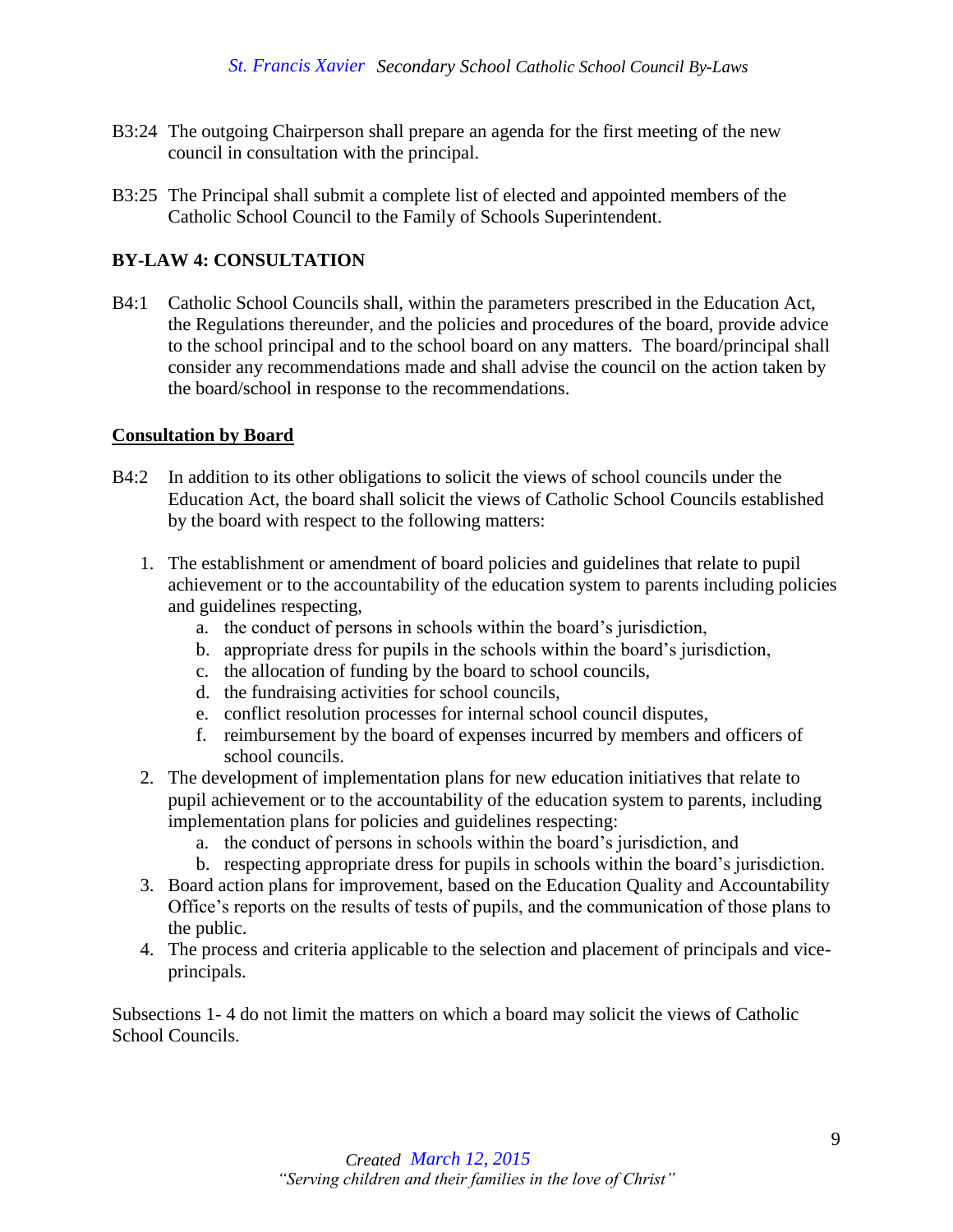# <span id="page-10-0"></span>**Consultation by Principal**

- B4:3 In addition to his or her other obligations to solicit the views of the Catholic School Council under the Act and regulations, the principal of a school shall solicit the views of the Catholic School Council with respect to the following matters:
	- 1. The establishment or amendment of school policies and guidelines that relate to pupil achievement or to the accountability of the education system to parents, including,
		- a. a local code of conduct governing the behaviour of all persons in the school, and
		- b. school policies or guidelines related to policies and guidelines established by the board respecting appropriate dress for pupils in schools within the board's jurisdiction.
	- 2. The development of implementation plans for new education initiatives that relate to pupil achievement or to the accountability of the education system to parents, including implementation plans for,
		- a. a local code of conduct governing the behaviour of all persons in the school, and
		- b. school policies or guidelines related to policies and guidelines established by the board respecting appropriate dress for pupils in schools within the board's jurisdiction.
	- 3. School action plans for improvement, based on the Education Quality and Accountability Office's reports on the results of tests of pupils, and the communication of those plans to the public.

Subsections 1-3 do not limit the matters on which the principal of a school may solicit the views of the Catholic School Council on.

B4:4 The principal of the school may solicit the views of Catholic School Councils with respect to the following matters:

- 1. The faith development of the school community (i.e.; prayer, pastoral plan, faith plan, sacramental preparation, social justice initiatives, virtue formation),
- 2. School budget priorities, including local capital improvement plans for submission to the board,
- 3. School-community communication strategies,
- 4. Methods of reporting to parents and the community,
- 5. Extra-curricular activities in the school,
- 6. School-based services and community collaborations related to spiritual, social justice, social, health, recreational, and nutrition programs,
- 7. Local coordination of services for children and youth aligned to board practice.

# <span id="page-10-1"></span>**BY-LAW 5: RESPONSIBILITIES OF CATHOLIC SCHOOL COUNCILS**

Catholic School Councils shall:

B5:1 Promote the vision, values, sacramental life and Catholic practices of the Dufferin-Peel Catholic District School Board.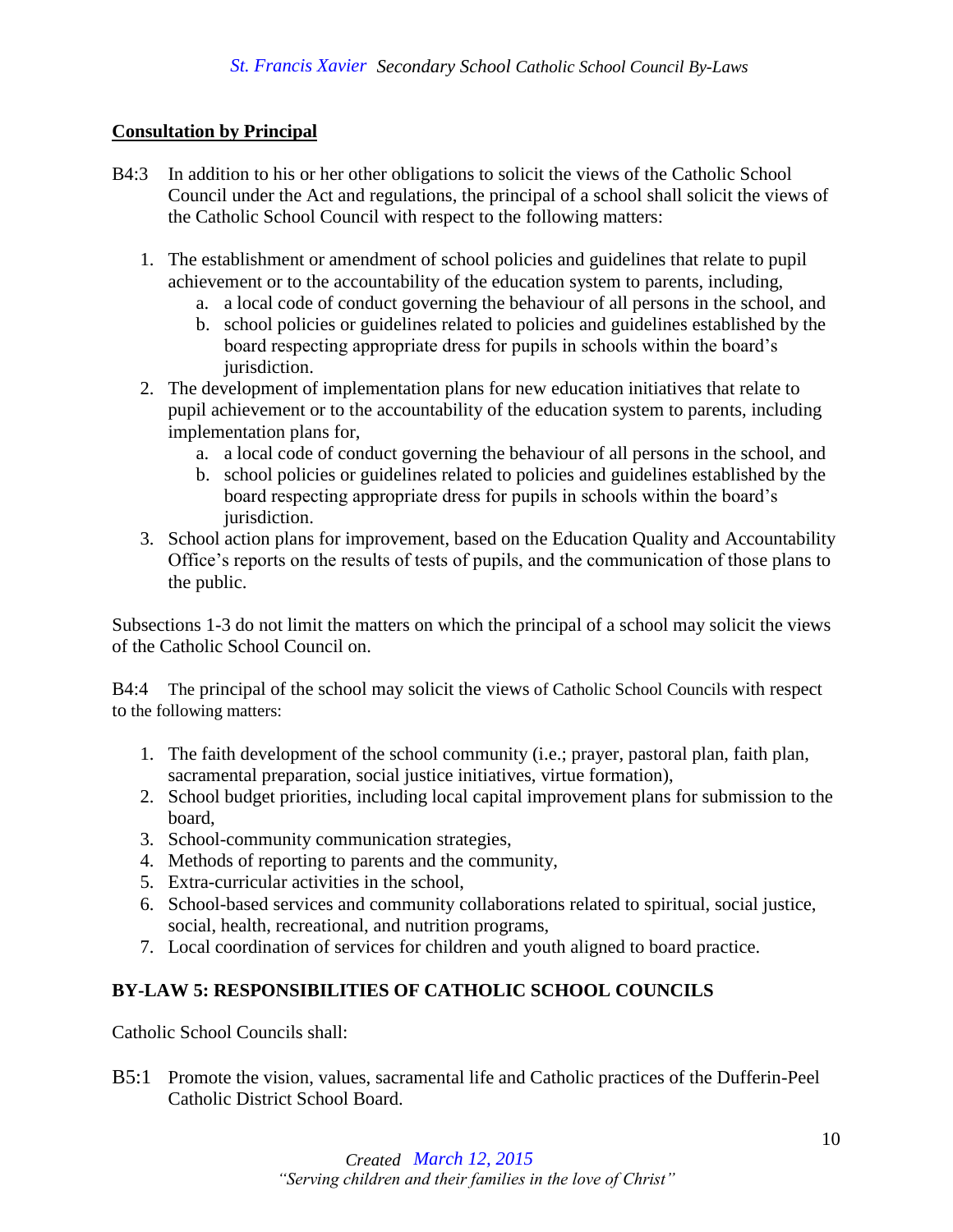- B5:2 Keep minutes of all of its meetings and records of all of its financial transactions for a period of seven (7) years. The minutes and records shall be available at the school for examination without charge by any person.
- B5:3 Submit a written report on its activities of the Catholic School Council to the principal of the school and to the board prior to the end of its term. The annual report shall include a report on any fundraising activities that the council engaged in. The principal shall, on behalf of the Catholic School Council, give a copy of the report to every parent of a pupil who, on the date the copy is given, is enrolled in the school and shall be posted in a location accessible to parents.
- B5:4 Establish the goals, priorities, and procedures intended to support the best interest of the Catholic school community.
- B5:5 Organize faith formation, information and training sessions to enable members of the council to support the faith formation and skills of council members.
- B5:6 Communicate regularly with parents and other members of the community to seek their input with regard to matters being addressed by the Catholic School Council, and to report on the activities of the council to the school community.
- B5:7 Consult with parents of students enrolled in the school about matters under its consideration.
- B5:8 Ensure that funds, if any, are raised and used in accordance with board policies and procedures, and for purposes approved by the board.

# <span id="page-11-0"></span>**BY-LAW 6: DUTIES OF CATHOLIC SCHOOL COUNCIL MEMBERS**

#### <span id="page-11-1"></span>**Duties of Catholic School Council Members**

- B6:1 Catholic School Council members shall:
	- 1. Be full voting members,
	- 2. Regularly attend, and participate in Catholic School Council meetings,
	- 3. Maintain a school-wide focus on all issues. Catholic School Council meetings are not a forum for discussion about individual parents, students, staff, trustees or other council members,
	- 4. Participate in faith development, information and training programs,
	- 5. Act as a link between the Catholic School Council and the school community,
	- 6. Encourage the participation of parents from all groups and of other people within the community.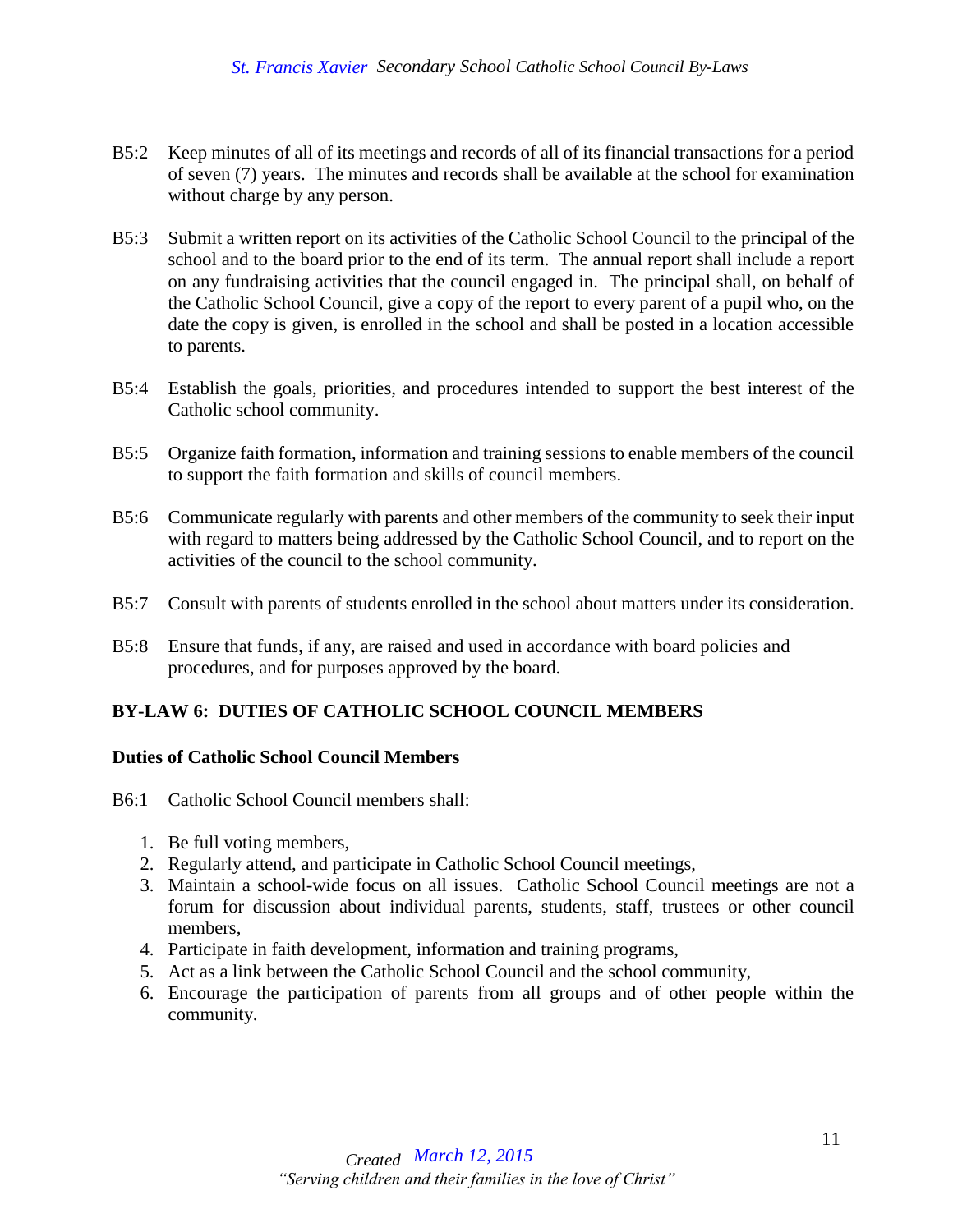# <span id="page-12-0"></span>**Principal**

B6:2 The principal shall be a designated member of the Catholic School Council.

# **Duties**

- B6:3 The principal shall:
	- 1. Promote the vision, values and sacramental life and Catholic practices of the Dufferin-Peel Catholic District School Board.
	- 2. Attend every meeting of the school council, unless he or she is unable to do so by reason of illness or other cause beyond his or her control.
	- 3. Act as a resource person to the Catholic School Council and assist the Catholic School Council in obtaining information relevant to the functions of the council, including information relating to relevant legislation, regulations and policies.
	- 4. Collaborate with the Chair/ Co-Chair to ensure that the council is conversant with and makes decisions through the lens of Catholic virtues and the Ontario Catholic School Graduate Expectations.
	- 5. Post any materials distributed to members of the Catholic School Council in the school in a location that is accessible to parents.
	- 6. Make the names of the members of the Catholic School Council known to the parents of the pupils enrolled in the school, by publishing those names in a school newsletter or by such other means as is likely to bring the names to the attention of the parents.
	- 7. Provide for the prompt distribution to each member of the Catholic School Council of any materials received by the principal from the Ministry of Education that are identified by the Ministry of Education as being for distribution to the members of the council.
	- 8. Consider each recommendation made by the Catholic School Council and advise the council of the action taken in response to the recommendation.
	- 9. In addition to his or her other obligations to solicit the views of the Catholic School Council under the Act and the regulations, the principal of a school may solicit the view of Catholic School Councils on any matter but shall solicit the views of the Catholic School Council with respect to the following matters:
		- a. The establishment or amendment of school policies and guidelines that relate to pupil achievement or to the accountability of the education system to parents, including,
			- i. a local code of conduct established governing the behaviour of all persons in the school, and school policies or guidelines related to policies and guidelines established by the board respecting appropriate dress for pupils in schools within the board's jurisdiction.
		- b. The development of implementation plans for new education initiatives that relate to pupil achievement or to the accountability of the education system to parents, including implementation plans for,
			- i. a local code of conduct governing the behaviour of all persons in the school, and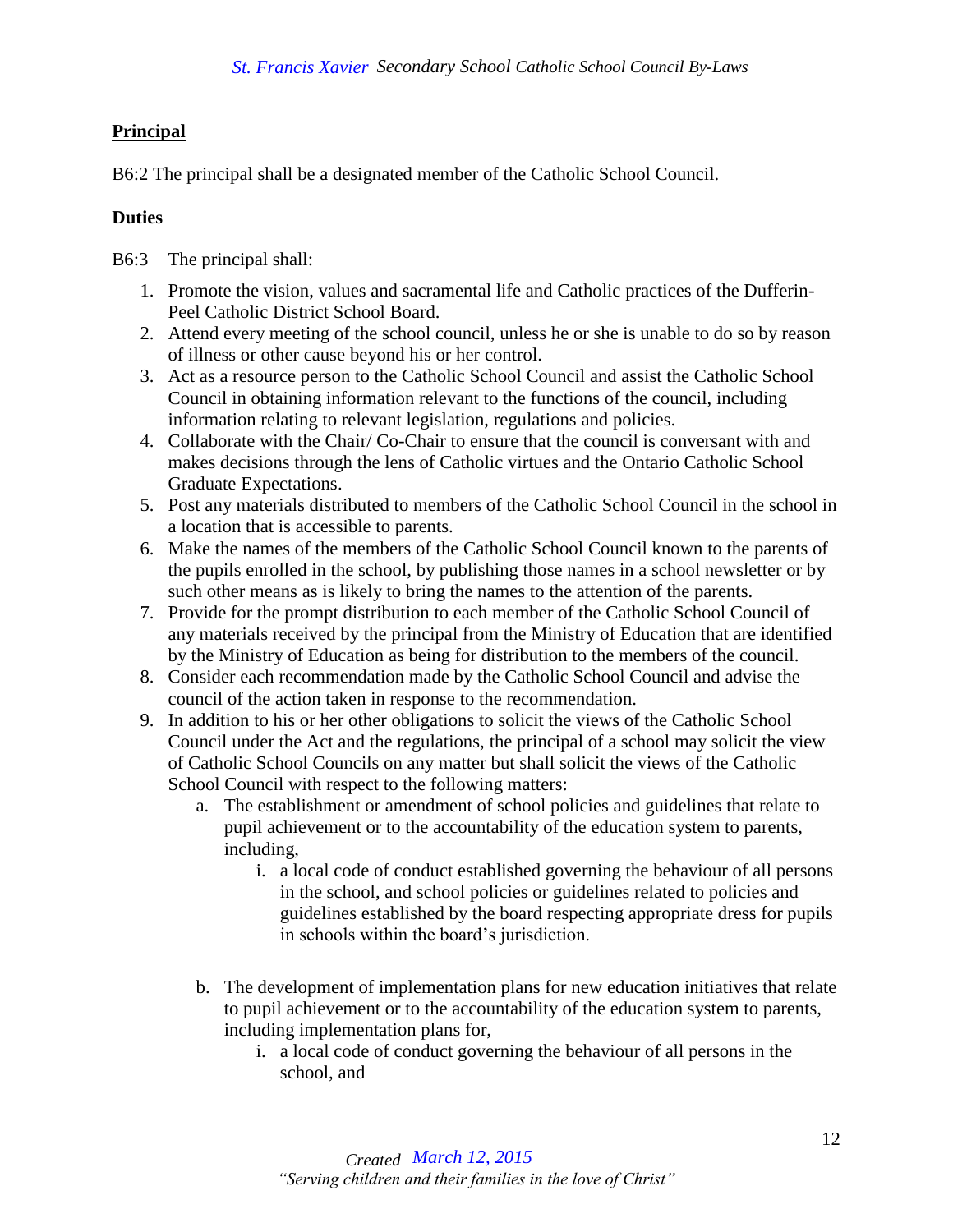- ii. school policies or guidelines related to policies and guidelines established by the board respecting appropriate dress for pupils in schools within the board's jurisdiction.
- 10. School action plans for improvement, based on the Education Quality and Accountability Office's reports on the results of tests of pupils, and the communication of those plans to the public.
- 11. In addition to the matters listed above, the principal of the school may solicit the views of Catholic School Councils with respect to the following matters:
	- i. The faith development of the school community (i.e.; prayer, pastoral plan, virtue formation, sacramental preparation, etc.),
	- ii. School budget priorities, including local capital improvement plans for submission to the board,
	- iii. School-community communication strategies,
	- iv. Methods of reporting to parents and the community,
	- v. Extra-curricular activities in the school,
	- vi. School-based services and community collaborations related to spiritual, social justice, social, health, recreational, and nutrition programs,
	- vii. Local coordination of services for children and youth aligned to board practice.
- 12. Manage the collection, accounting and depositing of fundraising dollars in conjunction with the Catholic School Council.

#### <span id="page-13-0"></span>**Offices**

# <span id="page-13-1"></span>**Chair/Co-Chair**

- B6:4 The St. Francis Xavier S.S. Catholic School Council shall have 1 Chair/Co-chair Vacancies shall be filled in accordance with the by-laws of the council.
- B6:5 The Chair/Co-chair shall be officers of the Catholic School Council.
- B6:6 The Chair or Co-chair must be a parent member of the council and shall be elected by the members of the council. **St. Francis Xavier S.S.** Catholic School Council shall have 1 Chair/Co-chair es shall be filled in accordance with the by-laws of the council.<br>
iir/Co-chair shall be officers of the Catholic School Council.<br>
iir or Co-cha
- B6:7 A person who is employed by the board cannot be the chair or co-chair of the council.

#### **Duties of Chair/Co-Chair**

- B6:8 The Chair/Co-Chair of the Catholic School Council shall:
	- 1. Always be a member of the school parent community,
	- 2. Be a full voting member,
	- 3. Regularly attend, and participate in Catholic School Council meetings,
	- 4. Call and set dates for all Catholic School Council planning sessions and meetings in consultation with the school principal and Catholic School Council members,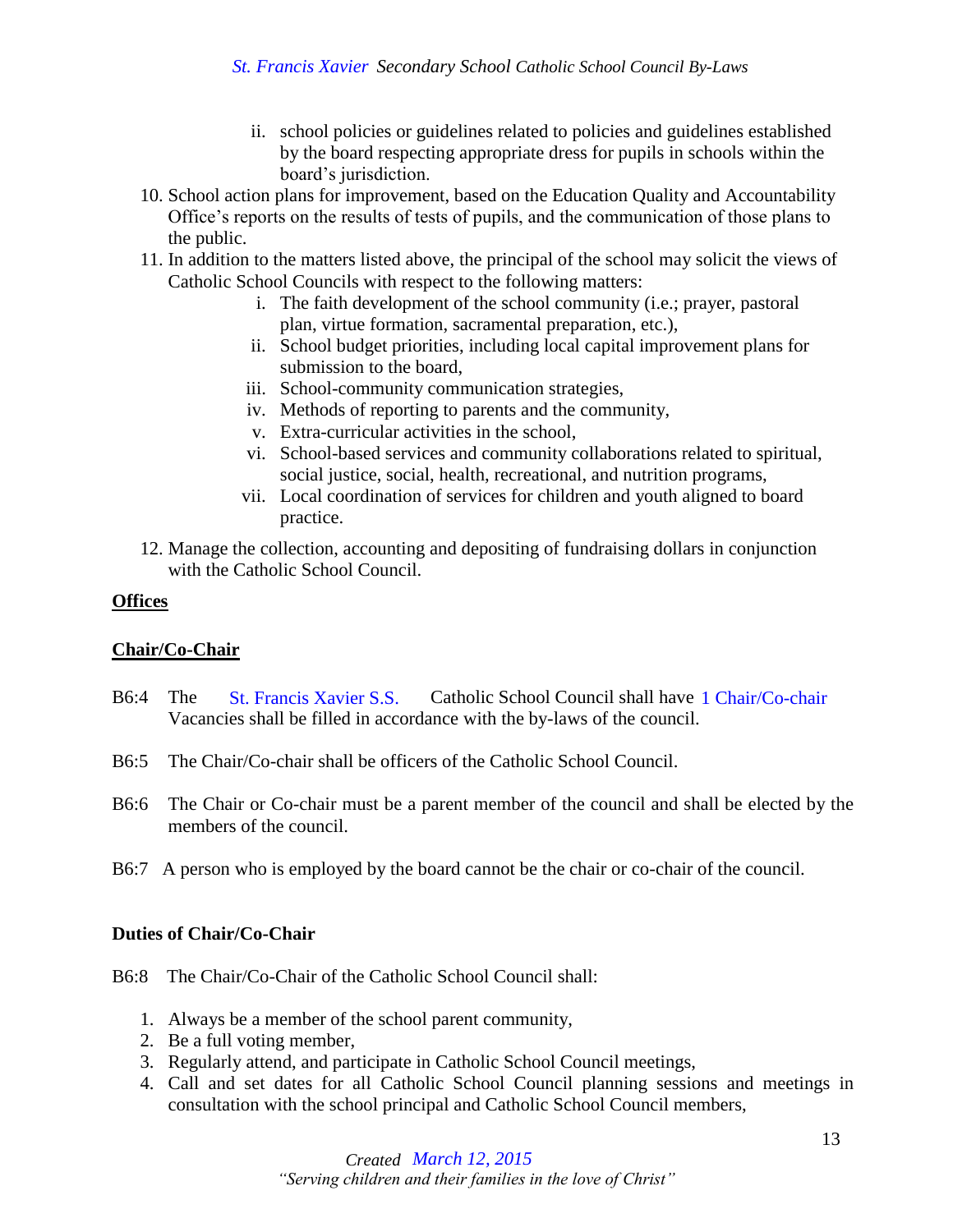- 5. Prepare the agenda for Catholic School Council meetings in consultation with the principal and members of the council,
- 6. Chair all council planning sessions and meetings. The Chair can ask a parent member to chair meetings in his/her absence if Co-Chair is unavailable.
- 7. Set the Catholic context for meetings by including a prayer, liturgy, relevant faith news, information and/or announcements,
- 8. Collaborate with the principal to ensure that the council is conversant with and makes decisions through the lens of the Catholic virtues, practices, Ontario Catholic School Graduate Expectations, and mission and vision of the DPCDSB.
- 9. Ensure that the minutes of the Catholic School Council meetings are recorded and maintained,
- 10. Provide the Chairperson's report to the St. Francis Xavier S.S. Catholic School Council at all meetings of the council,
- 11. Act as a signing officer for cheque requisitions and deposit forms (if applicable),
- 12. Be a sitting member of the council budget committee (if applicable),
- 13. Participate in faith development, information and training programs,
- 14. Communicate with the school principal,
- 15. Ensure that there is regular communication with the school community,
- 16. Consult with senior board staff and trustees, as required**,**
- 17. Provide leadership to the members of the School Council, ensuring that they have a clear understanding of their roles and mandate.

#### <span id="page-14-0"></span>**Treasurer**

B6:9 The Treasurer shall be elected by members of the St. Francis Xavier S.S. Catholic School Council.

#### **Duties of Treasurer**

- B6:10 The Treasurer:
	- 1. Be a full voting member,
	- 2. Regularly attend, and participate in St. Francis Xavier S.S. Catholic School Council meetings,
	- 3. May act as one of the approved signing officers on the St. Francis Xavier S.S. Catholic School Council Cheque Requisition General Form. Signing authority for school council bank accounts will be with school staff only,
- 4. Shall count and verify the funds received for deposit immediately in the presence of the person(s) giving the funds and complete the  $\overline{St}$ . Francis Xavier S.S. Catholic School Council Funds Received General Form). All deposits to the Catholic School Council bank account will be the responsibility of the St. Francis Xavier S.S. Catholic School Council who will provide a copy of the deposit slip to the designated individual in the school. Collection, accounting and depositing of fundraising dollars are managed by School Council and the principal. The designated individual will record the deposit into SchoolCash.NET as a lump sum under the categories specified by Catholic School Council, *March 12, 2015*<br> *March 12, 2015*<br> *March 12, 2015*<br> *March 12, Bubget committee (if applicable), information and training programs, incipal, information with the school community, mal trustees, as required, ers of the Sc* 
	- 5. Shall follow Dufferin Peel Catholic District School Board general administration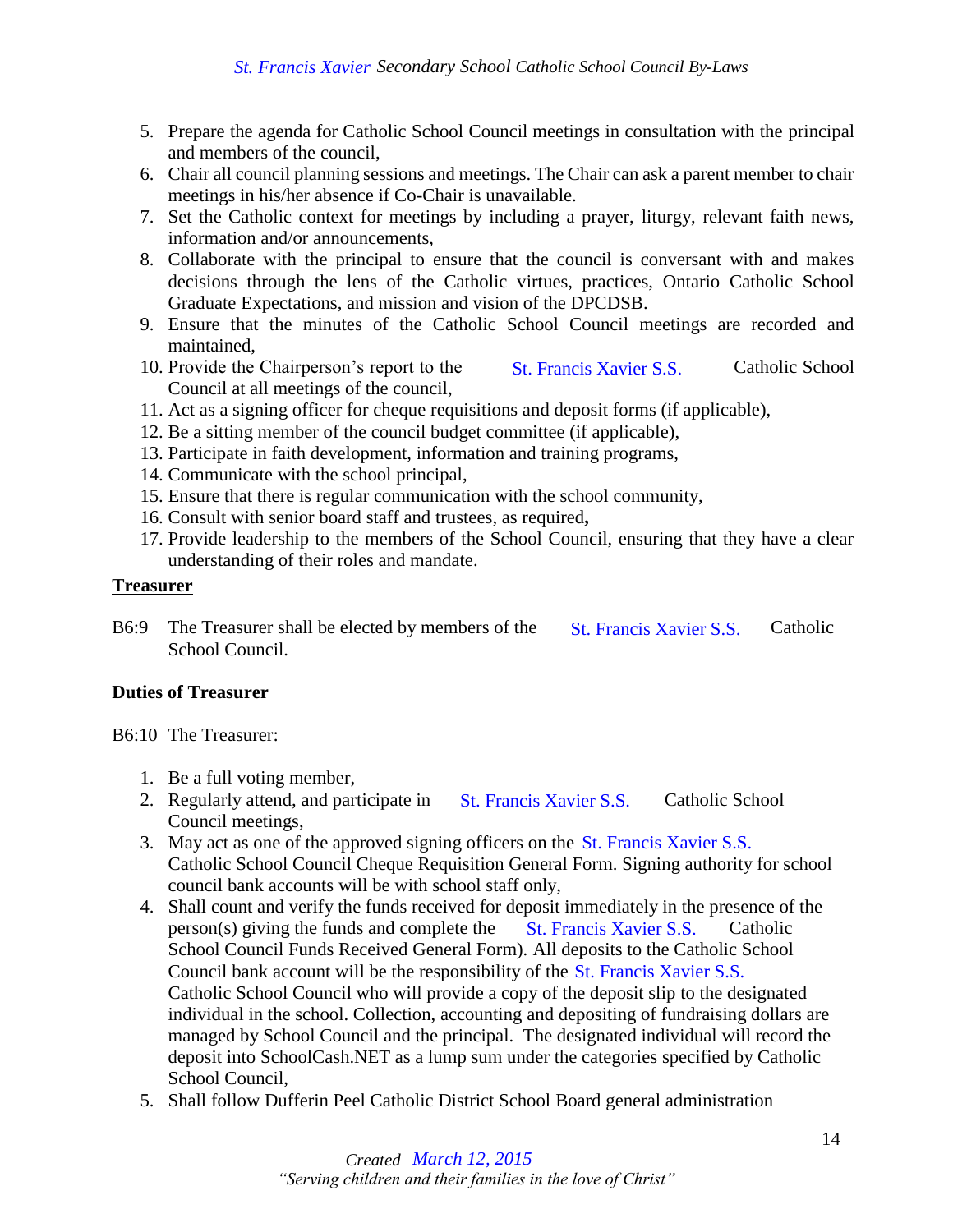procedures outlining standardized procedures and accompanying general forms (e.g. Cheque Requisition and Funds Received forms),

- 6. Shall provide ongoing financial bank reconciliation and/or financial/accounting report to the St. Francis Xavier S.S. Catholic School Council and parent community,
- 7. Shall chair and manage the St. Francis Xavier S.S. Catholic School Council budget committee (if applicable),
- 8. Shall provide a year-end financial statement for the St. Francis Xavier S.S. Catholic School Council Annual Report,
- 9. Shall ensure all financial reports are held in the minute's binder in the main office to provide full public access. Note: All financial reports shall be held at the school for a period of seven (7) years.

#### <span id="page-15-0"></span>**Secretary**

B6:11 The secretary shall be elected by members of the Catholic School Council.

# **Duties**

B6:12 The secretary shall:

- 1. Be a full voting member,
- 2. Regularly attend, and participate in St. Francis Xavier S.S. Catholic School Council meetings,
- 3. Record the proceedings of all St. Francis Xavier S.S. Catholic School Council meetings,
- 4. Maintain a complete set of Catholic School Council minutes and all legal and important documents. Ensure all documents are held in the minute's binder in the main office to provide full public access. Note: All documents shall be held at the school for a period of seven (7) years, *M*: Francis Xavier S.S. Catholic School Council and parent committed (if applicable).<br>
Mari and manage the S. B. Francis Xavier S.S. Catholic School Council Amatal Report,<br>
ocommitted (if applicable).<br>
May the steaded Mar
- 5. Distribute minutes and agendas for all council meetings to all pertinent parties in a timely manner,
- 6. Post all minutes and meeting notices in the designated area of the school,
- 7. Assist the Chair in the writing and sending of any necessary correspondence,
- 8. Act as assistant to the Chairperson,
- 9. Distribute minutes to members 2 days before the meeting along with agenda. Ensure that the Chairperson or co-chairs establish quorum before meetings begin. Quorum is 50% or more of parent members.

# <span id="page-15-1"></span>**Duties of Appointed Positions**

#### <span id="page-15-2"></span>**Student Representative**

B6:13 The student representative shall be appointed by the Student Parliament.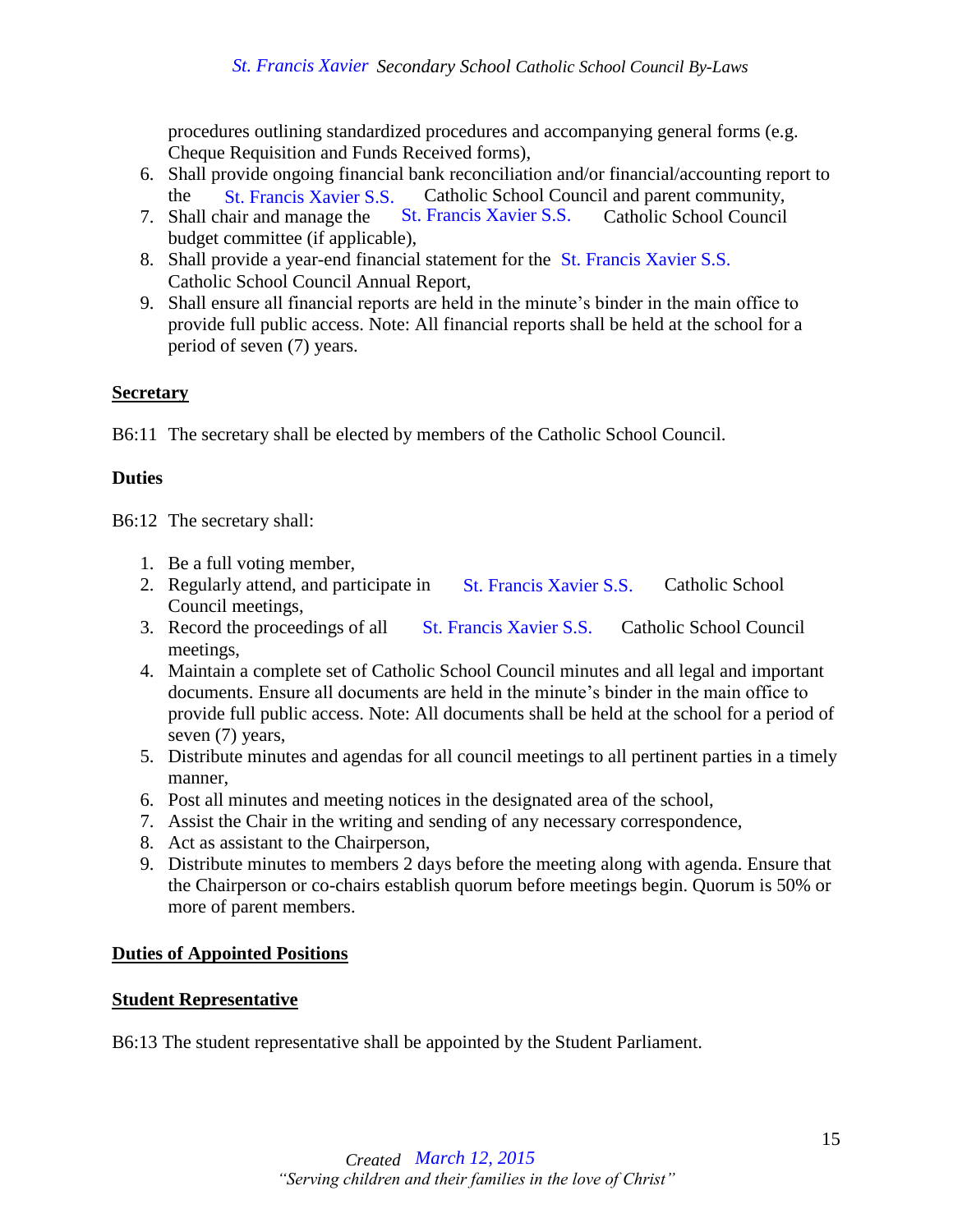### **Duties of the Student Representative**

B6:14 The student representative shall:

- 1. Be a full voting member on the council,
- 2. Regularly attend, and participate in Catholic School Council meetings,
- 3. Provide ongoing student representation and take part in all discussions.
- 4. Relay information to the members of the council from the Student Parliament and vice versa,
- 5. Forward a written report to the teacher representative if unable to attend the council meeting or send a delegate.

#### <span id="page-16-0"></span>**Parish Representative**

B6:15 The parish representative shall be appointed by the Catholic School Council in accordance with B2:10.

#### **Duties of the Parish Representative**

B6:16 The parish representative shall:

- 1. Be a full voting member,
- 2. Regularly attend and participate in Catholic School Council meetings,
- 3. Provide input into the school's pastoral/faith plan,
- 4. Provide guidance and support to the Catholic School Council relating to the faith formation of members of the school community and initiatives/issues in the parish community,
- 5. Serve as communication link between the parish and the Catholic School Council with respect to parish information (i.e. local church locations, Mass times, annual parish events, available social outreach programs and organizations such as the Catholic Women's League, Knights of Columbus, youth ministries and prayer groups) and provide regular updates,
- 6. Be a member of the Catholic School Council Faith Development Committee (if applicable),
- 7. Provide guidance and support to the Catholic School Council concerning faith development initiatives/activities which enhance the Catholic education and faith formation of students,
- 8. Provide encouragement and support for Sacramental preparations,
- 9. Prepare and conduct prayer/reflection at meetings including the preparation of a sacred space,
- 10. Promote and support social outreach programs,
- 11. Arrange Mass cards and sympathy cards on behalf of council,
- 12. Write articles for the parish newsletter,
- 13. Lead spiritual discussion at meetings,
- 14. Participate in other activities that strengthen the Catholic faith formation in the school.
- 15. Act as a communication link to provide resources from the Pastor/Church to the school.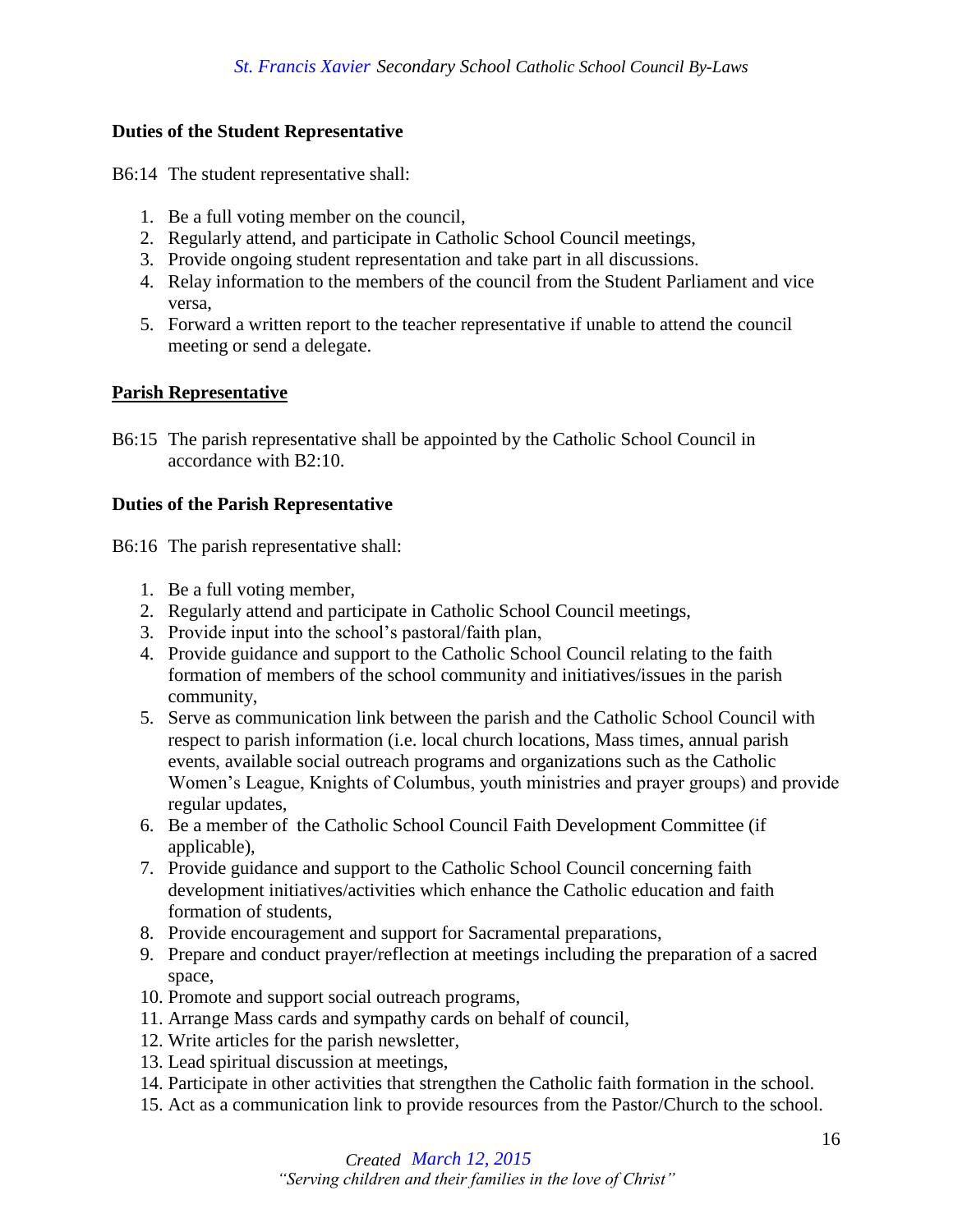Contact the parish prior to council meetings to relay any information to be shared with the school council and parents (i.e. Church events, sacraments/celebrations, Rite of Christian Initiation for Adults, how to become an altar server, rallies and symposiums, etc.),

- 16. Provide the Parish Priest with a copy of the minutes of Catholic School Council meetings and communicate/invite the Priest to Catholic School Council upcoming events or functions,
- 17. Attend Dufferin-Peel CDSB Annual Parish Representatives' Forum,
- 18. Establish and maintain communication with the Parish Priest affiliated with the school to ensure clarity of expectations and goals.

#### <span id="page-17-0"></span>**Ontario Association for Parents in Catholic Education Representative (OAPCE)**

B6:17 The OAPCE representative shall be appointed by the Catholic School Council in accordance with B2:11.

#### **Duties of OAPCE Representative**

B6:18 The OAPCE representative shall:

- 1. Be a full voting member,
- 2. Regularly attend, and participate in Catholic School Council meetings,
- 3. Represent the OAPCE as the voice of the association on the Catholic School Council,
- 4. Report to the council the information shared by OAPCE at all meetings,
- 5. Attend the Dufferin-Peel Regional Council meetings and the Annual General Meeting of OAPCE when able.

# <span id="page-17-1"></span>**BY-LAW 7: TERM OF OFFICE**

- B7:1 A person is elected or appointed as a member of a Catholic School Council from the later of the date of his/her election or appointment; and the date of the first meeting of the Catholic School Council after the elections in the school year, until the first meeting of the Catholic School Council after the elections in the next school year.
- B7:2 A member of a Catholic School Council may be re-elected or re-appointed.

# <span id="page-17-2"></span>**BY-LAW 8: VACANCIES**

- B8:1 A vacancy in the membership of a Catholic School Council shall be filled by election or appointment in accordance with By-Law 3: Elections/Appointments.
- B8:2 A vacancy in the membership of a Catholic School Council does not prevent the council from exercising its authority.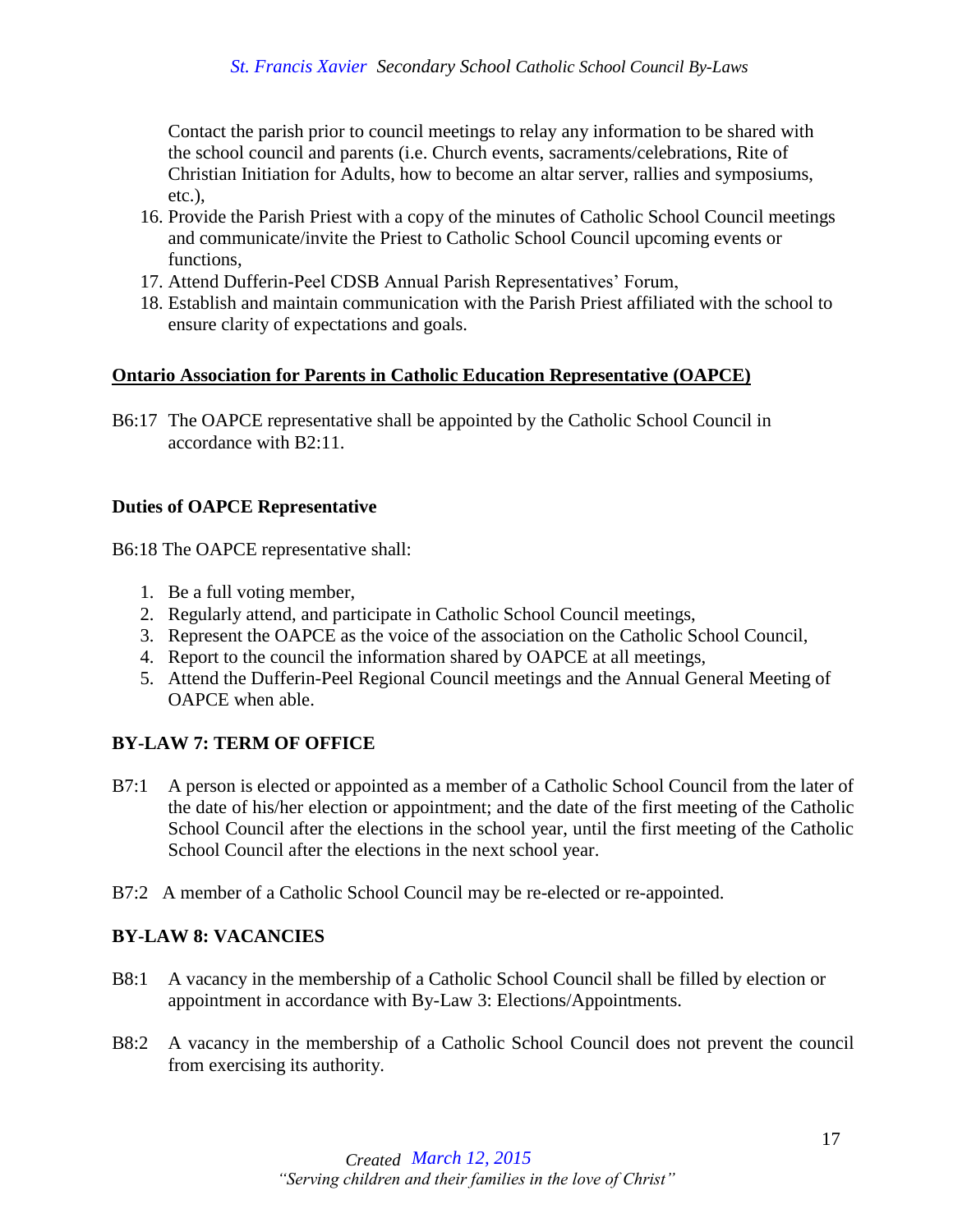### <span id="page-18-0"></span>**BY-LAW 9: MEETINGS**

- B9:1 The Catholic School shall hold a minimum of four (4) meetings per school year.
- B9:2 The Catholic School Council shall meet within the first thirty-five (35) days of the school year, after elections have been held, on a date fixed by the principal of the school.
- B9:3 All meetings shall be open to, and in a place that is accessible to members of the public. The Catholic School Council is entitled to hold its meetings at the school.
- B9:4 A meeting of the St. Francis Xavier S.S. Catholic School Council cannot be held unless:
	- i. The majority of the members of the council who are present at the meeting are parent members, and
	- ii. The principal or (his/her designated representative) is present.
- B9:5 The principal of the school shall, on behalf of the St. Francis Xavier S.S. Catholic School Council, give written notice of the date, time, and location of each meeting of the Catholic School Council to every parent of a pupil who is enrolled in the school on the date the notice is given. This notice may be given by giving the notice to the parent's child for delivery and by posting a notice of the meeting in an area of the school accessible to parents. The notice of meeting may also be posted on the school web site. St. Francis Xavier S.S. Catholic School Counci<br>
of the members of the council who are present at the me<br>
or (his/her designated representative) is present.<br>
hool shall, on behalf of the St. Francis Xavier S.S.<br>
written not
- B9:6 The Principal shall chair the first meeting of the new council until a Chair or Co-chairs have been elected by the members of the Catholic School Council at that meeting. The new Chair/Co-chairs will then take over the running of the meeting, oversee the election/appointment of other council positions and establish the dates and location of Catholic School Council meetings.
- B9:7 The outgoing Chairperson shall prepare an agenda for the first meeting of the new council in consultation with the principal.
- B9:8 Any member of the Catholic School Council may not be absent from three (3) consecutive meetings without a leave of absence approved by the Catholic School Council. If the member is absent for two meetings without notice, the executive members of the council shall request in writing a letter of intent (See sample letter - APPENDIX  $6(A)$ ).

#### <span id="page-18-1"></span>**BY-LAW 10: VOTING**

- B10:1 With the exception of the principal, each member of a committee of a Catholic School Council is entitled to one vote in votes taken by the committee.
- B10:2 Voting by e-mail, teleconference or electronic proxy is not allowed.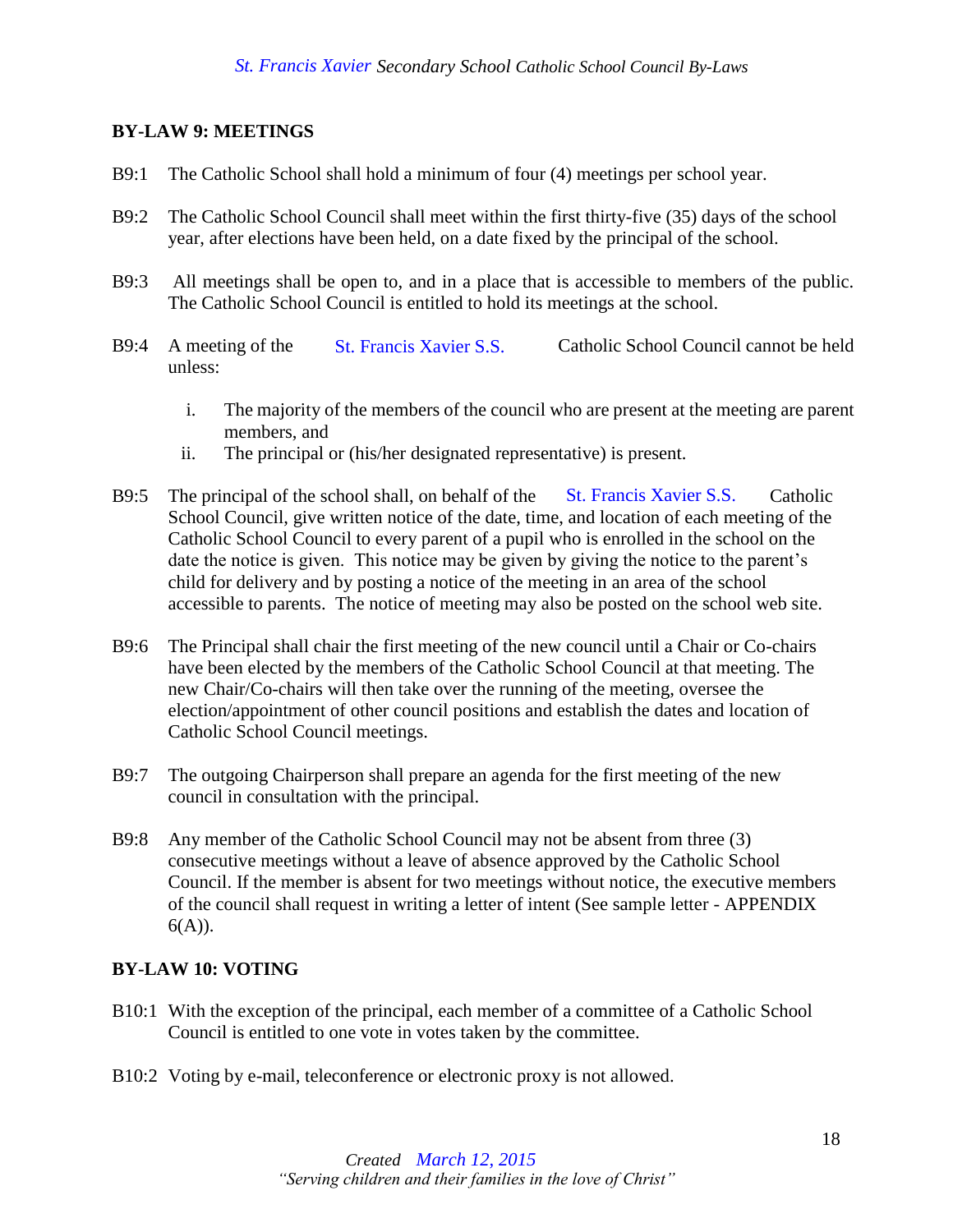- B10:3 Members must be present to vote in all votes taken by the Catholic School Council.
- B10:4 The principal (or his/her delegated representative) to the Catholic School Council is not entitled to a vote on the Catholic School Council or any of its committees.

#### <span id="page-19-0"></span>**BY-LAW 11: REMUNERATION**

- B11:1 There shall be no remuneration paid to members of the Catholic School Council.
- B11:2 The reimbursement of member expenses is at the sole discretion of the board.
- B11:3 The Catholic School Council and the principal shall authorize and approve reimbursement of expenses incurred by members as members or officers of the Catholic School Council.

#### <span id="page-19-1"></span>**BY-LAW 12: CONFLICT OF INTEREST**

- B12:1 Catholic School Council members must be independent and impartial in carrying out their duties. Each member of the Catholic School Council shall avoid situations that could result in an actual, potential, or perceived conflict between the overall goals and vision of the Catholic School Council and a personal or pecuniary interest in that of a Catholic School Council member.
- B12:2 A conflict of interest for a Catholic School Council member is any situation in which the individual's private interests may be incompatible or in conflict with his or her Catholic School Council responsibility. A conflict of interest may be actual, perceived or potential.

**Actual:** When a Catholic School Council member has a private interest that is sufficiently connected to his or her duties and responsibilities as a council member that it influences the exercise of these duties and responsibilities.

**Perceived:** When reasonably well-informed persons could reasonably believe that a Catholic School Council member has a conflict of interest, even where, in fact, there is no real conflict of interest.

**Potential:** When a Catholic School Council member has a private interest that could affect his or her decision about matters proposed for discussion.

- B12:3 Catholic School Council members shall declare a conflict of interest in matters that they, members of their families, or business entities in which they may have an interest, stand to benefit either directly or indirectly by decisions of the Catholic School Council. A member shall exclude him/herself from discussions in which:
	- 1. A conflict of interest is likely to result,
	- 2. The member's ability to carry out his or her duties and responsibilities as a member of the Catholic School Council may be jeopardized,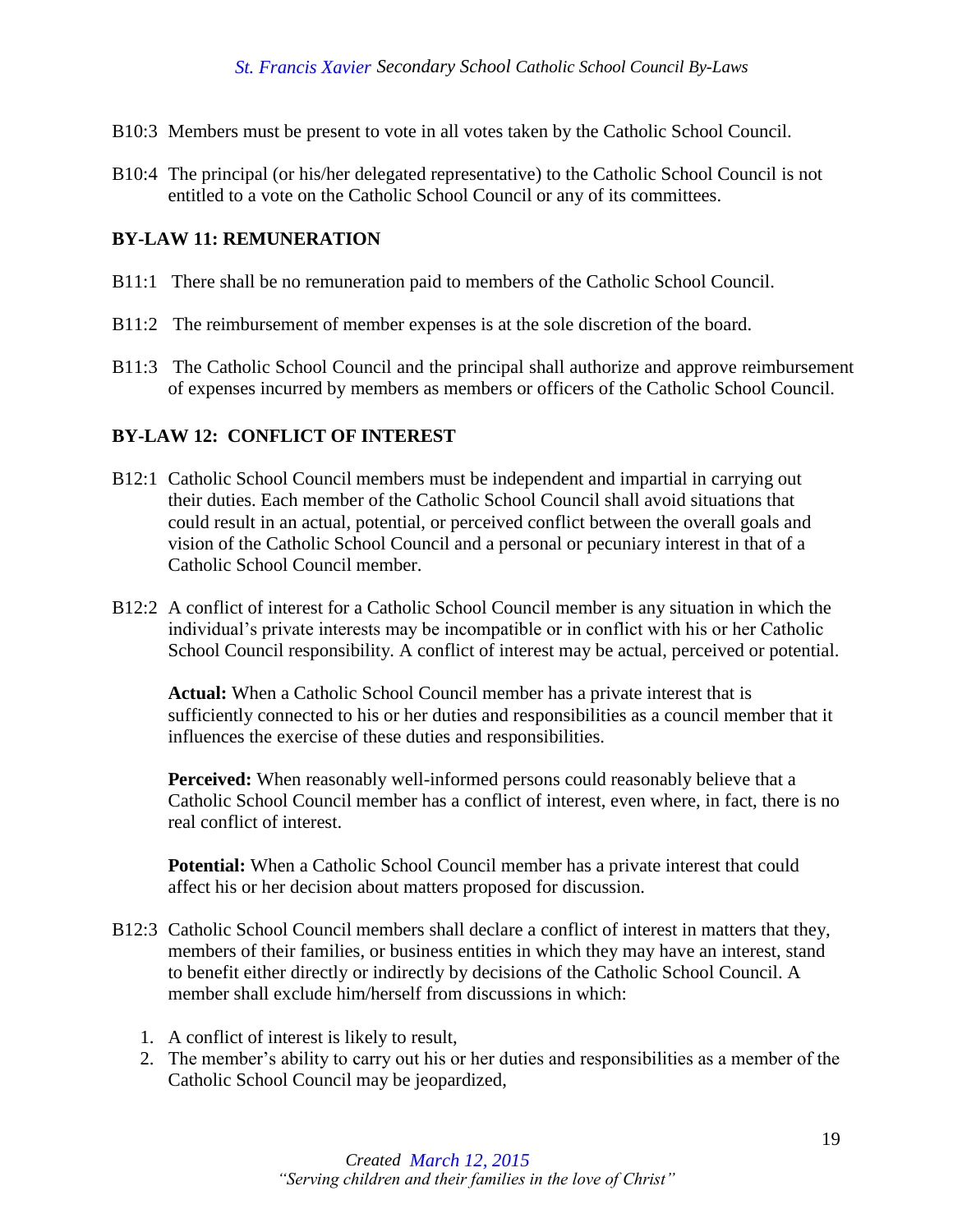- 3. The council member, his or her relatives, or a business entity in which the member may have an interest, may gain or benefit either directly or indirectly as a result of actions that may be taken by the Principal or Board in response to advice that the council provides to the Principal or the Board.
- B12:4 A member of the Catholic School Council shall not accept favours or economic benefits from any individuals, organizations, or entities known to be seeking business contracts with the school.

# <span id="page-20-0"></span>**BY-LAW 13: FUNDRAISING**

- B13:1 The Catholic School Council and its committees shall operate fundraising activities in accordance with all Board Policies and General Administrative Procedures.
- B13:2 The Catholic School Council will use the funds raised for a purpose approved by the Board.
- B13:3 The Catholic School Council will operate fundraising activities without financial gain for any of its members.

# <span id="page-20-1"></span>**BY-LAW 14: DISBURSEMENT OF FUNDS**

- B14:1 Signing authority of St. Francis Xavier S.S. Catholic School Council Bank account will be with the school staff only. No parent shall have signing authority.
- B14:2 Cheques will not be issued by the Catholic School Council but rather funds dispersed and invoices paid through cheque requisitions approved by the Catholic School Council Chair and/or Treasurer and the school principal.
- B14:3 The School Secretary will create actual cheques via SchoolCash NET software. Financial activities will be recorded in SchoolCash.NET under the 7000 series under a separate bank account created specifically for Catholic School Council with standardized procedures and accompanying forms (ex. Cheque Requisition Form).
- B14:4 All deposits to the Catholic School Council bank account will be the responsibility of the Catholic School Council who will provide a copy of the deposit slip to the designated individual in the school. Collection, accounting and depositing of fundraising dollars are managed by School Council and the Principal. The designated individual will record the deposit into SchoolCash.NET as a lump sum under the categories specified by Council. St. Francis Xavier S.S.<br>school staff only. No pa<br>ed by the Catholic Scho<br>eque requisitions approv<br>school principal.<br>Il create actual cheques<br>d in SchoolCash.NET u<br>ecifically for Catholic Sc<br>mying forms (ex. Chequ<br>blic Scho
- B14:5 Reporting of financial activities to Catholic School Council shall be generated from SchoolCash.NET reports along with copies of School Council bank statements.
- B14:6 All financial reports and minutes of Catholic School Council meetings will be stored at the school, as per Ministry of Education regulations.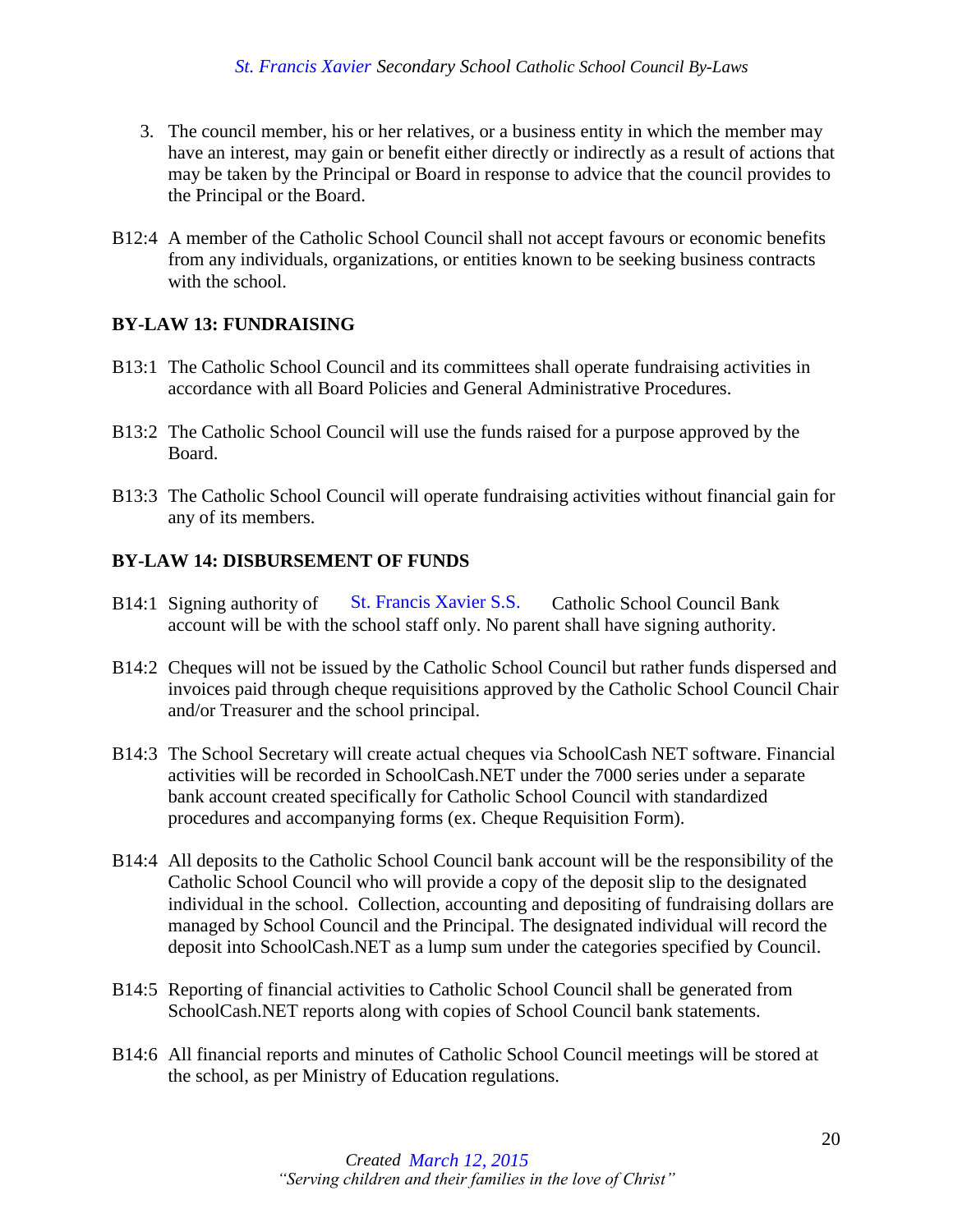B14:7 A statement of the Catholic School Council account shall be distributed and made available at all Catholic School Council meetings.

# <span id="page-21-0"></span>**BY-LAW 15: LIABILITY**

- B15:1 The contribution of the Catholic School Council to the school community and to the Dufferin-Peel Catholic District School Board is recognized by and covered within the Board's liability insurance. This extends coverage to members of Catholic School Councils who act within the scope of their duties, in accordance with board policies and regulations.
- B15:2 Members of School Council may be personally liable if they go beyond the role of the Catholic School Council or do not follow Ministry and/or Dufferin-Peel Catholic District School board policies and regulations.

# <span id="page-21-1"></span>**BY-LAW 16: SUB-COMMITTEES**

- B16:1 Sub-Committees work under the auspices of the Catholic School Council. Actions and decisions of sub-committees are subject to the approval of Catholic School Council members.
- B16:2 There shall be at least one Catholic School Council parent member on every Catholic School Council sub-committee.
- B16:3 A sub-committee of a Catholic School Council may include persons who are not members of the Catholic School Council.

# <span id="page-21-2"></span>**BY-LAW 17: CODE OF ETHICS**

- B17:1 One of the main functions of the Catholic School Council is to promote the vision, values, sacramental life and Catholic practices of the Dufferin-Peel Catholic District School Board. In keeping with this tenant, members of the Catholic School Council shall:
	- 1. Consider the best interest of all students,
	- 2. Be guided by the Gospel Values and Catholic Virtues,
	- 3. Be guided by the school's and the school Board's mission statements,
	- 4. Act within the limits of the roles and responsibilities of a Catholic School Council, as identified by the school's operating guidelines, the school board, and the Ontario Ministry of Education,
	- 5. Become familiar with the school's policies and operating practices and act in accordance with them,
	- 6. Maintain the highest standards of integrity,
	- 7. Recognize and respect the personal integrity of each member of the school community,
	- 8. Treat all other members with respect and allow for diverse opinions to be shared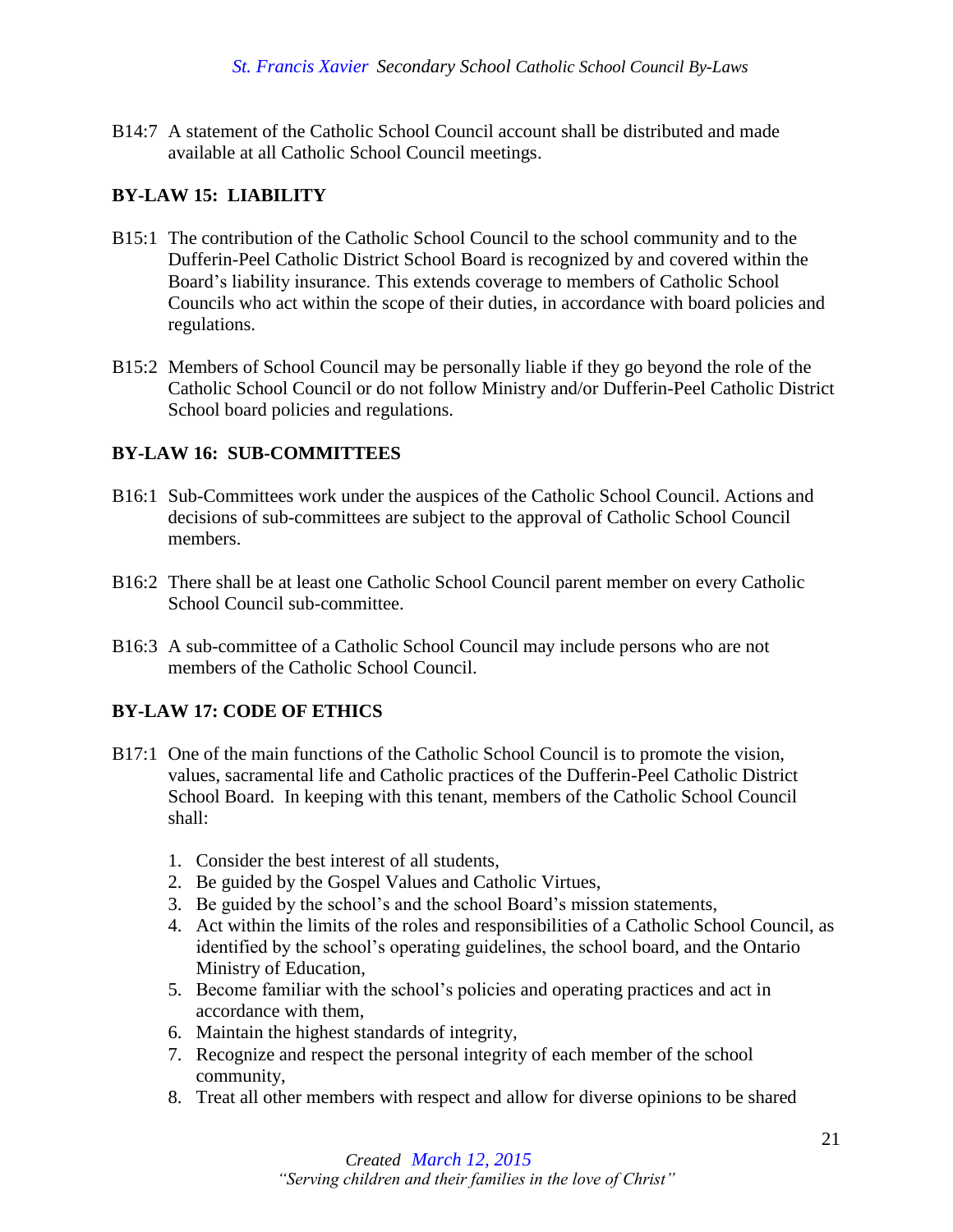without interruption,

- 9. Encourage a positive environment in which individual contributions are encouraged and valued,
- 10. Acknowledge democratic principles and accept the consensus of the council.
- 11. Not disclose confidential information,
- 12. Limit discussions at Catholic School Council meetings to matters of concern to the school community as a whole,
- 13. Use established communication channels when questions or concerns arise.

# <span id="page-22-0"></span>**BY-LAW 18: AMENDMENTS**

B18:1 Any proposed amendment to the constitutional by-law must be submitted in writing to the Chairperson (co-chairs) of the Catholic School Council at least two weeks prior to a Catholic School Council meeting. The change must be presented in the form of a motion and passed by a 2/3-majority vote with 51% of the Catholic School Council parent members in attendance.

# <span id="page-22-1"></span>**BY-LAW 19: ANNUAL REPORT AND CATHOLIC SCHOOL COUNCIL ANNUAL SURVEY**

- B19:1 The Catholic School Council shall submit an Annual Report and Catholic School Council Annual Survey to the principal of the school and to the Family of Schools Superintendent.
- B19:2 The Catholic School Council Annual Report shall include Catholic School Council activities and financial reporting.
- B19:3 The principal shall make copies of the Catholic School Council Annual Report and the Catholic School Council Annual Survey available to the school community as per the Ministry of Education mandate.
- B19:4 The Catholic School Council shall follow the template as outlined by the Board.
- B19:5 The Catholic School Council Annual Report shall be submitted no later than October 31<sup>st</sup>.
- B19:6 The Catholic School Council Annual Survey shall be submitted no later than November  $30<sup>th</sup>$ .

# <span id="page-22-2"></span>**BY-LAW 20: CONFLICT RESOLUTION**

Catholic School Council members are elected and appointed to serve the school community and will demonstrate respect for their colleagues on council at all times.

B20:1 Where conflict amongst Catholic School Council members impacts the safe, efficient, and manageable operation of the Catholic School Council the following procedures will take place: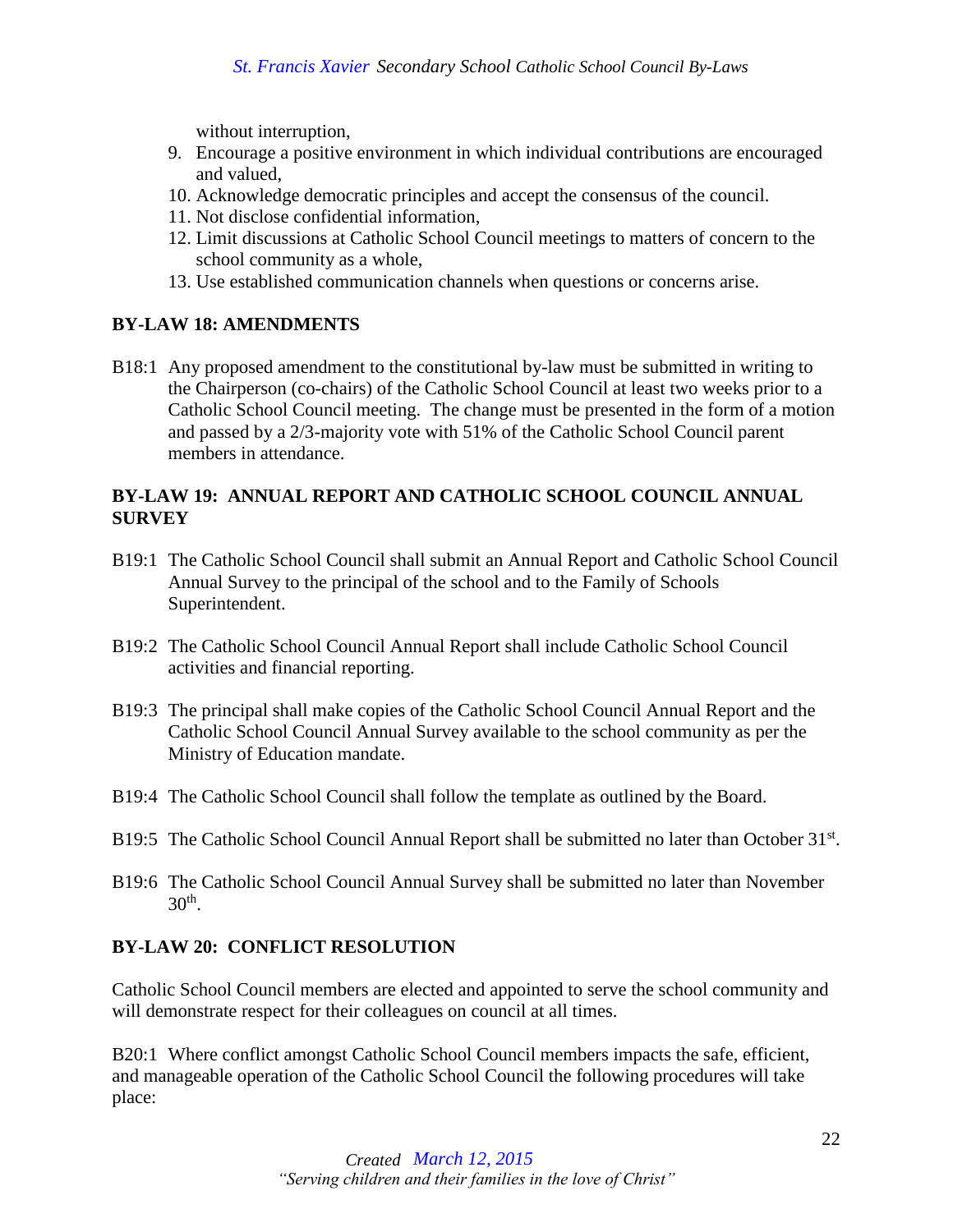- 1. If a council member or members become disruptive during a meeting, the Chair shall ask for order;
- 2. If all efforts to restore order fail or the inappropriate behaviour continues, the Chair may direct the individual to leave the meeting, citing the reason for the request;
- 3. If order cannot be restored, the meeting can be adjourned and reconvened at a future date;
- 4. The removal of the member for one meeting does not prevent the council member from participating in future meetings on council;
- 5. The incident shall be recorded and submitted to the Superintendent of Schools within one week of the meeting;
- 6. When the Chair has requested the removal of a member, the Chair shall request that the disputing members of council participate in a special meeting, the purpose of which will be to arrive at a mutually acceptable solution to the dispute. Such a meeting may be a private meeting and shall not be construed as a meeting of the council. The principal must be present;
- 7. The Chair, principal or Superintendent may request the intervention of an independent third party to serve as a facilitator to assist in achieving a resolution to the dispute;
- 8. Any resolution reached at the meeting to resolve the conflict shall be signed and respected in full by all parties to the agreement.
- B20:2 If the Chairperson (co-chairs) and another member of the Catholic School Council are involved in the conflict, the principal and the Vice-Chair will assume the responsibility for the mediation.
- B20:3 Conflict resolution must be conducted in the spirit of Catholic values with a goal to continue the valuable work of the Catholic School Council.

Recognizing conflict is important. Signs of possible conflict:

- 1. Sending unauthorized information home to parents on behalf of council
- 2. Verbal abuse of council members or the chair
- 3. Harassment of council members or the chair
- 4. Repeatedly interrupting speakers, interjecting derogatory comments
- 5. Breech of Code of Ethics

All of these behaviours jeopardize attendance at meetings and discourage potential member from seeking positions on council. As a result, the council risks losing its credibility and the confidence of the school community.

B20:4 The facilitator should use the four-step approach to resolving conflict:

- 1. *Acknowledge the conflict***.** As a group, acknowledge when a conflict exists and determine
- 2. the source of the conflict. For example, is it related to facts, goals, processes, values, personal preferences, beliefs, communication?